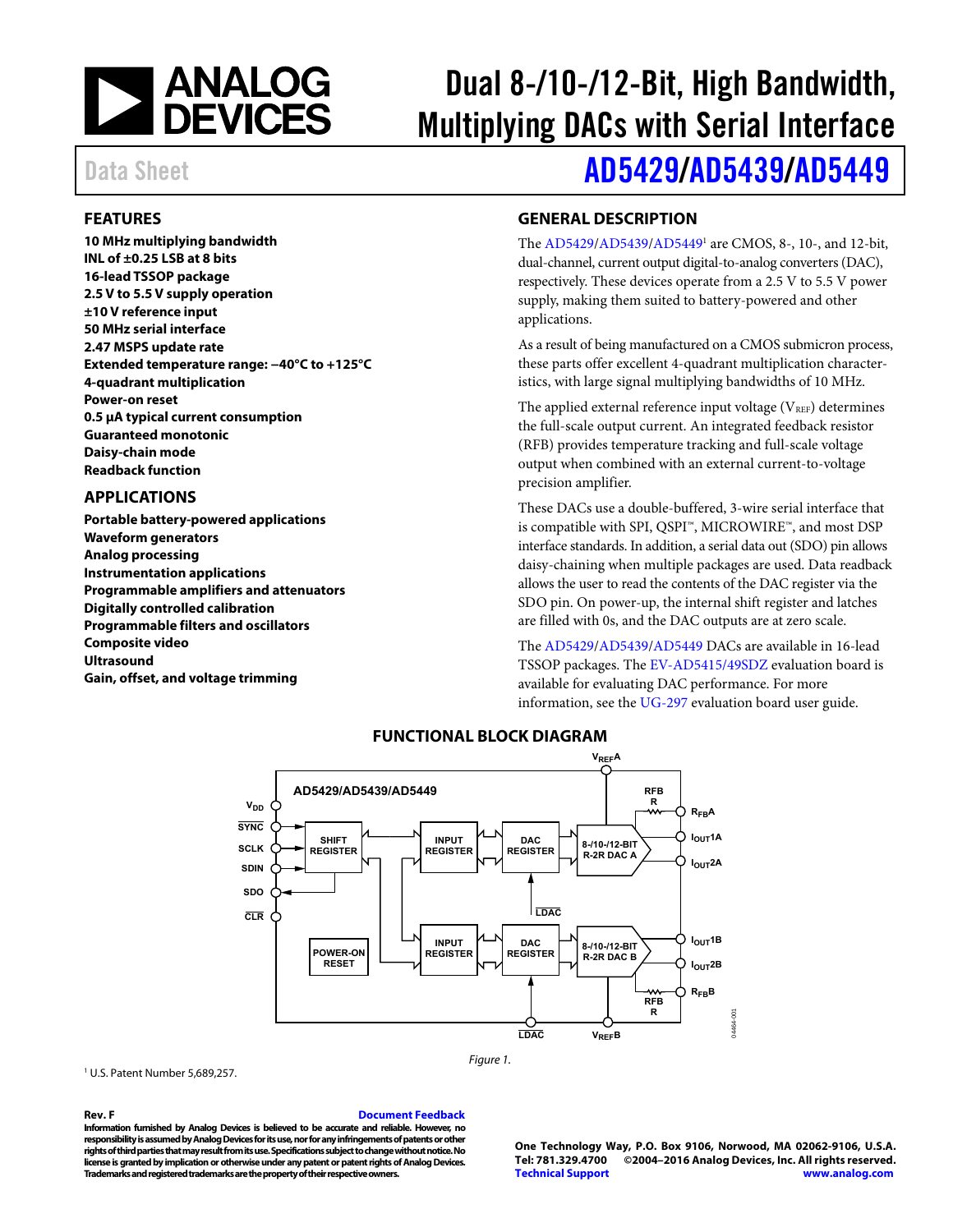### TABLE OF CONTENTS

### <span id="page-1-0"></span>**REVISION HISTORY**

### **1/16—Rev. E to Rev. F**

| Changed AD54xx to AD5429/AD5439/AD5449 Throughout      |  |
|--------------------------------------------------------|--|
| Changed ADSP-21xx to ADSP-2191M and Family Throughout  |  |
| Changed ADSP-2101/ADSP-2103/ADSP-2191 to               |  |
|                                                        |  |
| Changed ADSP-BF5xx to ADSP-BF534 Throughout            |  |
| Deleted Positive Output Voltage Section and Figure 41; |  |
|                                                        |  |
|                                                        |  |
| Changed Overview of AD54xx Devices Section to Overview |  |
|                                                        |  |
|                                                        |  |

### **5/13—Rev. D to Rev. E**

### **6/11—Rev. C to Rev. D**

### **4/10—Rev. B to Rev. C**

|--|--|

### **3/08—Rev. A to Rev. B**

| PCB Layout and Power Supply Decoupling  24 |  |
|--------------------------------------------|--|
|                                            |  |
|                                            |  |
|                                            |  |
|                                            |  |

### **7/05—Rev. 0 to Rev. A**

| Changes to Single-Supply Applications Section 17              |
|---------------------------------------------------------------|
| Changes to Divider or Programmable Gain Element Section 18    |
|                                                               |
| Added ADSP-BF5xx-to-AD5429/AD5439/AD5449 Interface            |
|                                                               |
| Change to PCB Layout and Power Supply Decoupling Section  25  |
| Changes to Power Supplies for the Evaluation Board Section 25 |
|                                                               |
|                                                               |
|                                                               |
|                                                               |

**7/04—Revision 0: Initial Version**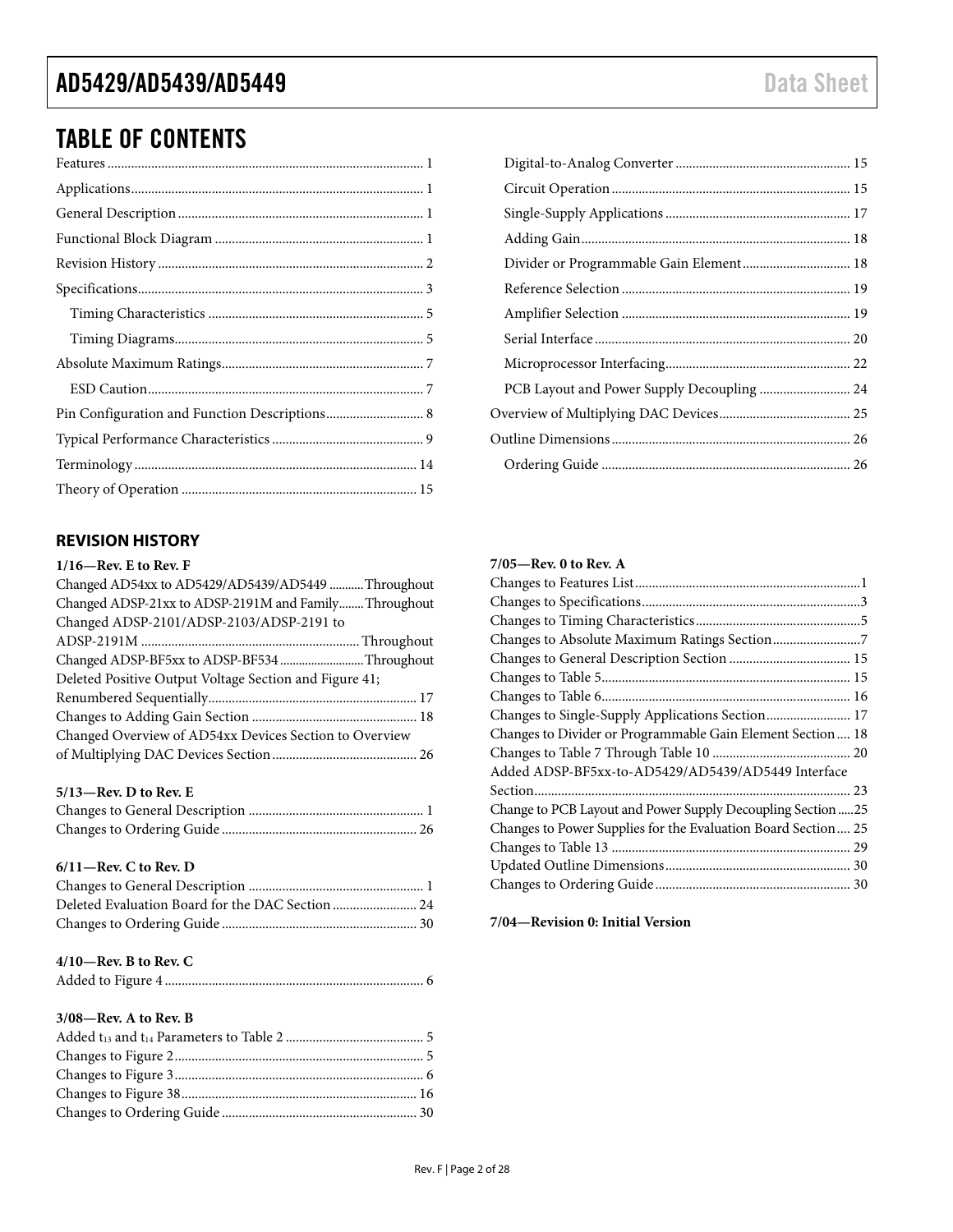### <span id="page-2-0"></span>**SPECIFICATIONS**

V<sub>DD</sub> = 2.5 V to 5.5 V, V<sub>REF</sub> = 10 V, I<sub>OUT</sub>2 = 0 V. Temperature range for Y version: −40°C to +125°C. All specifications T<sub>MIN</sub> to T<sub>MAX</sub>, unless otherwise noted. DC performance is measured with the [OP177,](http://www.analog.com/OP177?doc=AD5429_5439_5449.pdf) and ac performance is measured with the [AD8038,](http://www.analog.com/AD8038?doc=AD5429_5439_5449.pdf) unless otherwise noted.

| Table 1.                              |                |            |         |             |                                                                                                                  |
|---------------------------------------|----------------|------------|---------|-------------|------------------------------------------------------------------------------------------------------------------|
| Parameter <sup>1</sup>                | Min            | <b>Typ</b> | Max     | Unit        | <b>Conditions</b>                                                                                                |
| <b>STATIC PERFORMANCE</b>             |                |            |         |             |                                                                                                                  |
| AD5429                                |                |            |         |             |                                                                                                                  |
| Resolution                            |                |            | 8       | <b>Bits</b> |                                                                                                                  |
| Relative Accuracy                     |                |            | ±0.5    | <b>LSB</b>  |                                                                                                                  |
| <b>Differential Nonlinearity</b>      |                |            | ±1      | <b>LSB</b>  | Guaranteed monotonic                                                                                             |
| AD5439                                |                |            |         |             |                                                                                                                  |
| Resolution                            |                |            | 10      | <b>Bits</b> |                                                                                                                  |
| Relative Accuracy                     |                |            | ±0.5    | <b>LSB</b>  |                                                                                                                  |
| <b>Differential Nonlinearity</b>      |                |            | ±1      | <b>LSB</b>  | Guaranteed monotonic                                                                                             |
| AD5449                                |                |            |         |             |                                                                                                                  |
| Resolution                            |                |            | 12      | <b>Bits</b> |                                                                                                                  |
| Relative Accuracy                     |                |            | ±1      | <b>LSB</b>  |                                                                                                                  |
| <b>Differential Nonlinearity</b>      |                |            | $-1/+2$ | <b>LSB</b>  | Guaranteed monotonic                                                                                             |
| <b>Gain Error</b>                     |                |            | ±25     | mV          |                                                                                                                  |
| Gain Error Temperature<br>Coefficient |                | ±5         |         | ppm FSR/°C  |                                                                                                                  |
| <b>Output Leakage Current</b>         |                |            | ±5      | nA          | Data = 0x0000, $T_A = 25^{\circ}$ C, $I_{\text{OUT}}$ 1                                                          |
|                                       |                |            | ±15     | nA          | Data = $0 \times 0000$ , $I_{\text{OUT}}$ 1                                                                      |
| REFERENCE INPUT                       |                |            |         |             |                                                                                                                  |
| Reference Input Range                 |                | ±10        |         | $\vee$      |                                                                                                                  |
| VREFA, VREFB Input Resistance         | 9              | 11         | 13      | kΩ          | Input resistance temperature coefficient = -50 ppm/°C                                                            |
| VREFA-to-VREFB Input Resistance       |                | 1.6        | 2.5     | %           | Typical = $25^{\circ}$ C, maximum = $125^{\circ}$ C                                                              |
| Mismatch                              |                |            |         |             |                                                                                                                  |
| Input Capacitance                     |                |            |         |             |                                                                                                                  |
| Code 0                                |                | 3.5        |         | pF          |                                                                                                                  |
| <b>Code 4095</b>                      |                | 3.5        |         | pF          |                                                                                                                  |
| <b>DIGITAL INPUTS/OUTPUT</b>          |                |            |         |             |                                                                                                                  |
| Input High Voltage, VIH               | 1.7            |            |         | V           | $V_{DD} = 3.6 V$ to 5.5 V                                                                                        |
|                                       | 1.7            |            |         | v           | $V_{DD} = 2.5 V$ to 3.6 V                                                                                        |
| Input Low Voltage, VIL                |                |            | 0.8     | v           | $V_{DD} = 2.7 V$ to 5.5 V                                                                                        |
|                                       |                |            | 0.7     | ۷           | $V_{DD} = 2.5 V$ to 2.7 V                                                                                        |
| Output High Voltage, VOH              | $V_{DD}$ - 1   |            |         | v           | $V_{DD} = 4.5 V$ to 5.5 V, Isource = 200 µA                                                                      |
|                                       | $V_{DD} - 0.5$ |            |         | ۷           | $V_{DD}$ = 2.5 V to 3.6 V, $I_{SOURCE}$ = 200 µA                                                                 |
| Output Low Voltage, VoL               |                |            | 0.4     | ٧           | $V_{DD} = 4.5 V$ to 5.5 V, $I_{SINK} = 200 \mu A$                                                                |
|                                       |                |            | 0.4     | v           | $V_{DD}$ = 2.5 V to 3.6 V, $I_{SINK}$ = 200 µA                                                                   |
| Input Leakage Current, IL             |                |            | 1       | μA          |                                                                                                                  |
| <b>Input Capacitance</b>              |                | 4          | 10      | pF          |                                                                                                                  |
| <b>DYNAMIC PERFORMANCE</b>            |                |            |         |             |                                                                                                                  |
| Reference-Multiplying Bandwidth       |                | 10         |         | MHz         | $V_{REF} = \pm 3.5 V p-p$ , DAC loaded all 1s                                                                    |
| <b>Output Voltage Settling Time</b>   |                |            |         |             | $R_{LOAD} = 100 \Omega$ , $C_{LOAD} = 15 pF$ , $V_{REF} = 10 V$ ,<br>DAC latch alternately loaded with 0s and 1s |
| Measured to $\pm 1$ mV of FS          |                | 80         | 120     | ns          |                                                                                                                  |
| Measured to ±4 mV of FS               |                | 35         | 70      | ns          |                                                                                                                  |
| Measured to ±16 mV of FS              |                | 30         | 60      | ns          |                                                                                                                  |
| <b>Digital Delay</b>                  |                | 20         | 40      | ns          |                                                                                                                  |
| Digital-to-Analog Glitch Impulse      |                | 3          |         | nV-sec      | 1 LSB change around major carry, $V_{REF} = 0 V$                                                                 |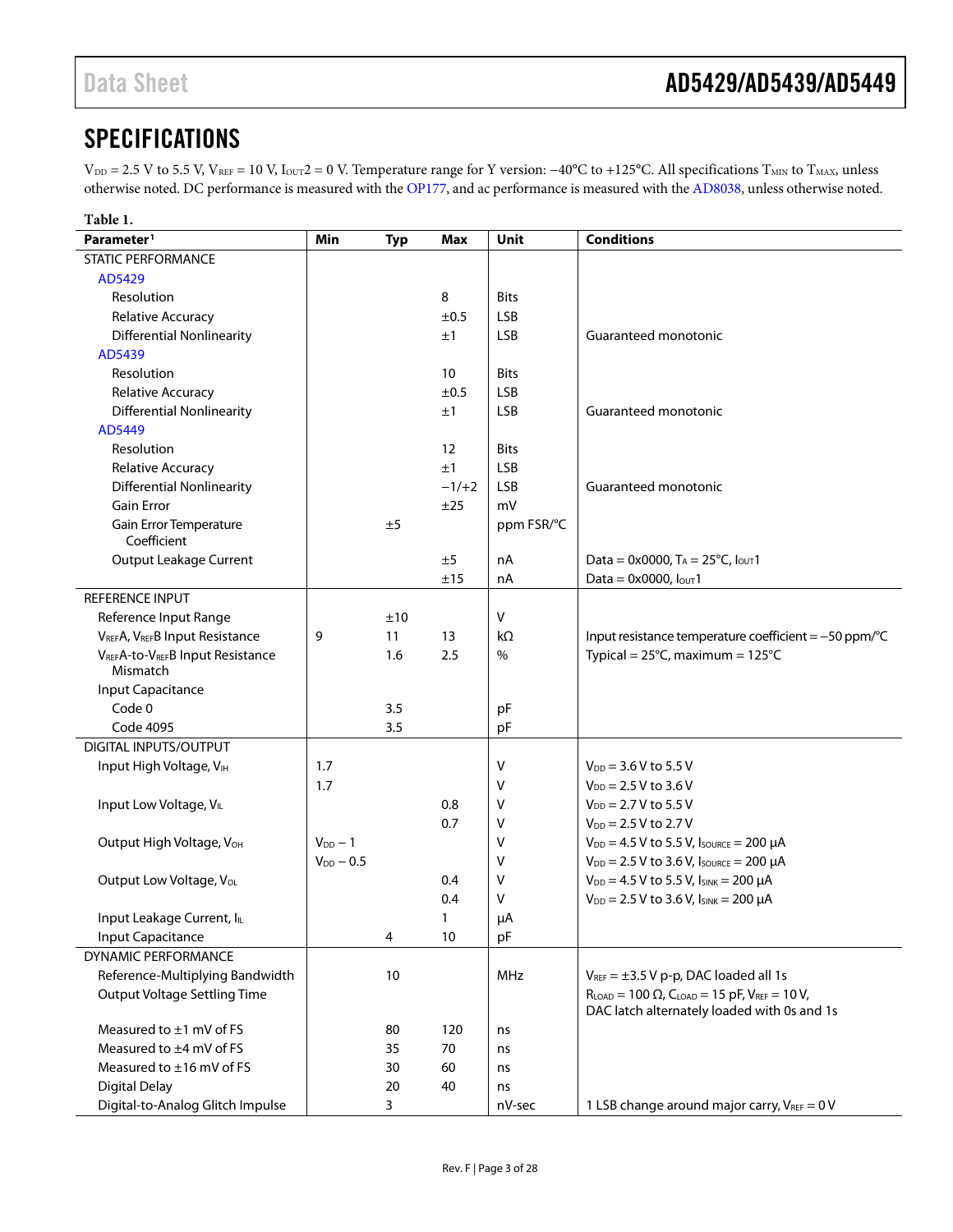| Parameter <sup>1</sup>               | Min | <b>Typ</b> | Max   | Unit           | <b>Conditions</b>                                                                                 |
|--------------------------------------|-----|------------|-------|----------------|---------------------------------------------------------------------------------------------------|
| Multiplying Feedthrough Error        |     |            |       |                | DAC latches loaded with all 0s, $V_{REF} = \pm 3.5 V$                                             |
|                                      |     |            | 70    | dB             | 1 MHz                                                                                             |
|                                      |     |            | 48    | dB             | 10 MHz                                                                                            |
| <b>Output Capacitance</b>            |     | 12         | 17    | pF             | DAC latches loaded with all 0s                                                                    |
|                                      |     | 25         | 30    | pF             | DAC latches loaded with all 1s                                                                    |
| Digital Feedthrough                  |     | 3          | 5     | nV-sec         | Feedthrough to DAC output with $\overline{CS}$ high and<br>alternate loading of all 0s and all 1s |
| <b>Output Noise Spectral Density</b> |     | 25         |       | $nV/\sqrt{Hz}$ | @ 1 kHz                                                                                           |
| Analog THD                           |     | 81         |       | dB             | $V_{REF} = 3.5 V p-p$ , all 1s loaded, $f = 1 kHz$                                                |
| Digital THD                          |     |            |       |                | $Clock = 10 MHz, V_{REF} = 3.5 V$                                                                 |
| 100 kHz four                         |     | 61         |       | dB             |                                                                                                   |
| 50 kHz $f_{\text{OUT}}$              |     | 66         |       | dB             |                                                                                                   |
| SFDR Performance (Wide Band)         |     |            |       |                | AD5449, 65k codes, $V_{REF} = 3.5 V$                                                              |
| $Clock = 10 MHz$                     |     |            |       |                |                                                                                                   |
| 500 kHz four                         |     | 55         |       | dB             |                                                                                                   |
| 100 kHz $f_{\text{OUT}}$             |     | 63         |       | dB             |                                                                                                   |
| 50 kHz fout                          |     | 65         |       | dB             |                                                                                                   |
| $Clock = 25 MHz$                     |     |            |       |                |                                                                                                   |
| 500 kHz four                         |     | 50         |       | dB             |                                                                                                   |
| 100 kHz four                         |     | 60         |       | dB             |                                                                                                   |
| 50 kHz $f_{\text{OUT}}$              |     | 62         |       | dB             |                                                                                                   |
| SFDR Performance (Narrow Band)       |     |            |       |                | AD5449, 65k codes, VREF = 3.5 V                                                                   |
| $Clock = 10 MHz$                     |     |            |       |                |                                                                                                   |
| 500 kHz four                         |     | 73         |       | dB             |                                                                                                   |
| 100 kHz $f_{\text{OUT}}$             |     | 80         |       | dB             |                                                                                                   |
| 50 kHz four                          |     | 87         |       | dB             |                                                                                                   |
| $Clock = 25 MHz$                     |     |            |       |                |                                                                                                   |
| 500 kHz fout                         |     | 70         |       | dB             |                                                                                                   |
| 100 kHz $f_{\text{OUT}}$             |     | 75         |       | dB             |                                                                                                   |
| 50 kHz four                          |     | 80         |       | dB             |                                                                                                   |
| <b>Intermodulation Distortion</b>    |     |            |       |                | AD5449, 65k codes, VREF = 3.5 V                                                                   |
| $f_1 = 40$ kHz, $f_2 = 50$ kHz       |     | 72         |       | dB             | $Clock = 10 MHz$                                                                                  |
| $f_1 = 40$ kHz, $f_2 = 50$ kHz       |     | 65         |       | dB             | $Clock = 25 MHz$                                                                                  |
| POWER REQUIREMENTS                   |     |            |       |                |                                                                                                   |
| Power Supply Range                   | 2.5 |            | 5.5   | V              |                                                                                                   |
| $I_{DD}$                             |     |            | 0.7   | μA             | $T_A = 25^{\circ}C$ , logic inputs = 0 V or V <sub>DD</sub>                                       |
|                                      |     | 0.5        | 10    | μA             | $T_A = -40^{\circ}C$ to +125°C, logic inputs = 0 V or $V_{DD}$                                    |
| Power Supply Sensitivity             |     |            | 0.001 | $% /$ %        | $\Delta V_{DD} = \pm 5\%$                                                                         |

<span id="page-3-0"></span><sup>1</sup> Guaranteed by design and characterization, not subject to production test.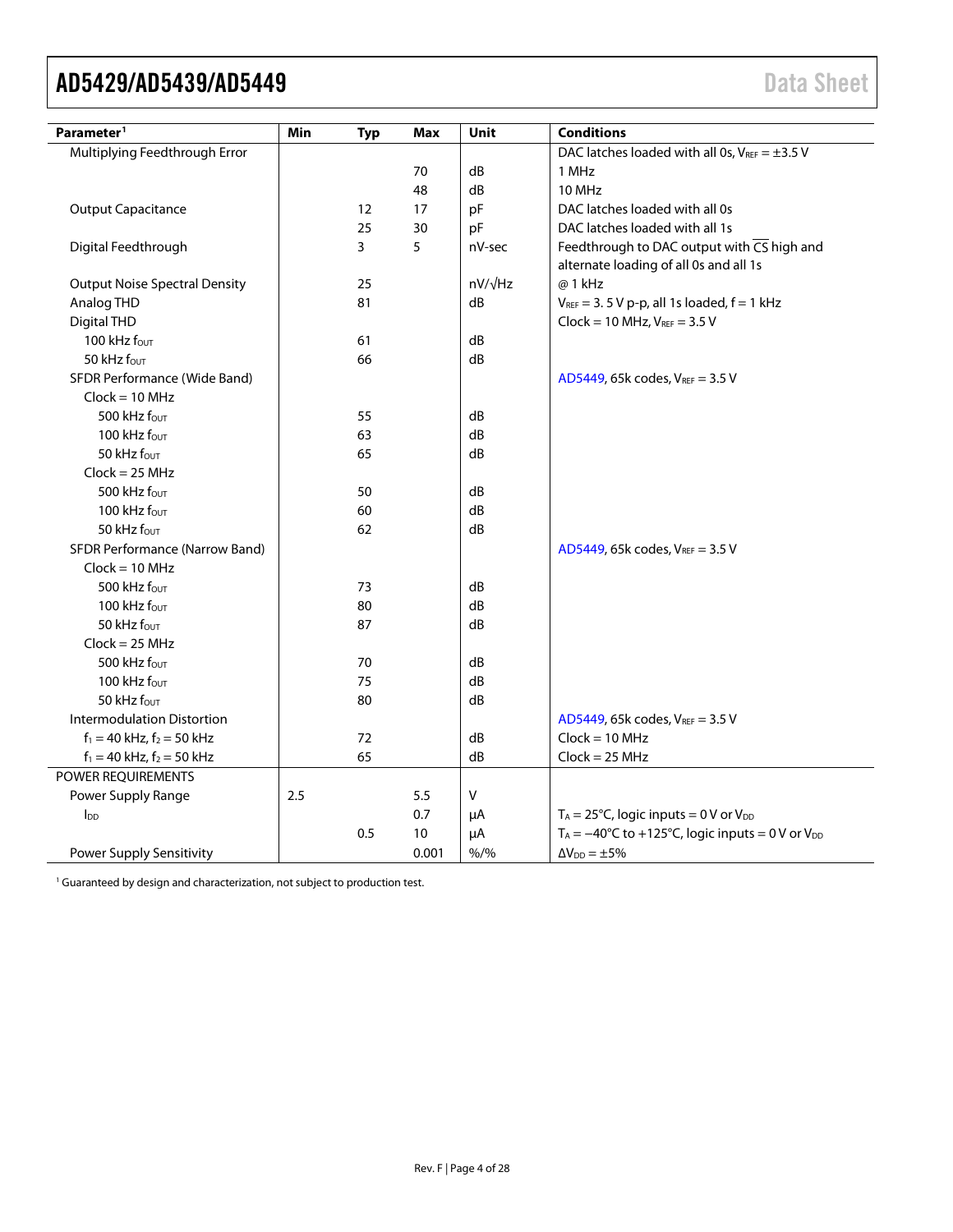04464-002

aanaan:

### <span id="page-4-0"></span>**TIMING CHARACTERISTICS**

All input signals are specified with  $t_R = t_F = 1$  ns (10% to 90% of  $V_{DD}$ ) and timed from a voltage level of  $(V_{IL} + V_{IH})/2$ .  $V_{DD} = 2.5$  V to 5.5 V,  $V_{REF} = 10$  V,  $I_{OUT} = 0$  V, temperature range for Y version:  $-40^{\circ}C$  to +125°C. All specifications  $T_{MIN}$  to  $T_{MAX}$ , unless otherwise noted.

| Table 2.               |                                              |             |                                                                                      |
|------------------------|----------------------------------------------|-------------|--------------------------------------------------------------------------------------|
| Parameter <sup>1</sup> | Limit at T <sub>MIN</sub> , T <sub>MAX</sub> | Unit        | Conditions/Comments <sup>2</sup>                                                     |
| f <sub>SCLK</sub>      | 50                                           | MHz max     | Maximum clock frequency                                                              |
| t1                     | 20                                           | ns min      | SCLK cycle time                                                                      |
| t <sub>2</sub>         | 8                                            | ns min      | SCLK high time                                                                       |
| t3                     | 8                                            | ns min      | <b>SCLK</b> low time                                                                 |
| t4                     | 13                                           | ns min      | SYNC falling edge to SCLK falling edge setup time                                    |
| t <sub>5</sub>         | 5                                            | ns min      | Data setup time                                                                      |
| t6                     | 4                                            | ns min      | Data hold time                                                                       |
| t7                     | 5                                            | ns min      | SYNC rising edge to SCLK falling edge                                                |
| $t_8$                  | 30                                           | ns min      | Minimum SYNC high time                                                               |
| t9                     | 0                                            | ns min      | SCLK falling edge to LDAC falling edge                                               |
| $t_{10}$               | 12                                           | ns min      | LDAC pulse width                                                                     |
| $t_{11}$               | 10                                           | ns min      | SCLK falling edge to LDAC rising edge                                                |
| $t_{12}^3$             | 25                                           | ns min      | SCLK active edge to SDO valid, strong SDO driver                                     |
|                        | 60                                           | ns min      | SCLK active edge to SDO valid, weak SDO driver                                       |
| $t_{13}$               | 12                                           | ns min      | CLR pulse width                                                                      |
| $t_{14}$               | 4.5                                          | ns min      | SYNC rising edge to LDAC falling edge                                                |
| <b>Update Rate</b>     | 2.47                                         | <b>MSPS</b> | Consists of cycle time, SYNC high time, data setup, and output voltage settling time |

<sup>1</sup> Guaranteed by design and characterization, not subject to production test.

<sup>2</sup> Falling or rising edge as determined by the control bits of the serial word. Strong or weak SDO driver selected via the control register.<br><sup>3</sup> Daisy-chain and readback modes cannot operate at maximum clock frequency. SD

<sup>3</sup> Daisy-chain and readback modes cannot operate at maximum clock frequency. SDO timing specifications are measured with a load circuit, as shown in Figure 5.

### <span id="page-4-1"></span>**TIMING DIAGRAMS**



**1ASYNCHRONOUS LDAC UPDATE MODE. 2SYNCHRONOUS LDAC UPDATE MODE.**

**NOTES 1. ALTERNATIVELY, DATA CAN BE CLOCKED INTO THE INPUT SHIFT REGISTER ON THE RISING EDGE OF SCLK AS DETERMINED BY THE CONTROL BITS. TIMING IS AS ABOVE, WITH SCLK INVERTED.**

Figure 2. Standalone Mode Timing Diagram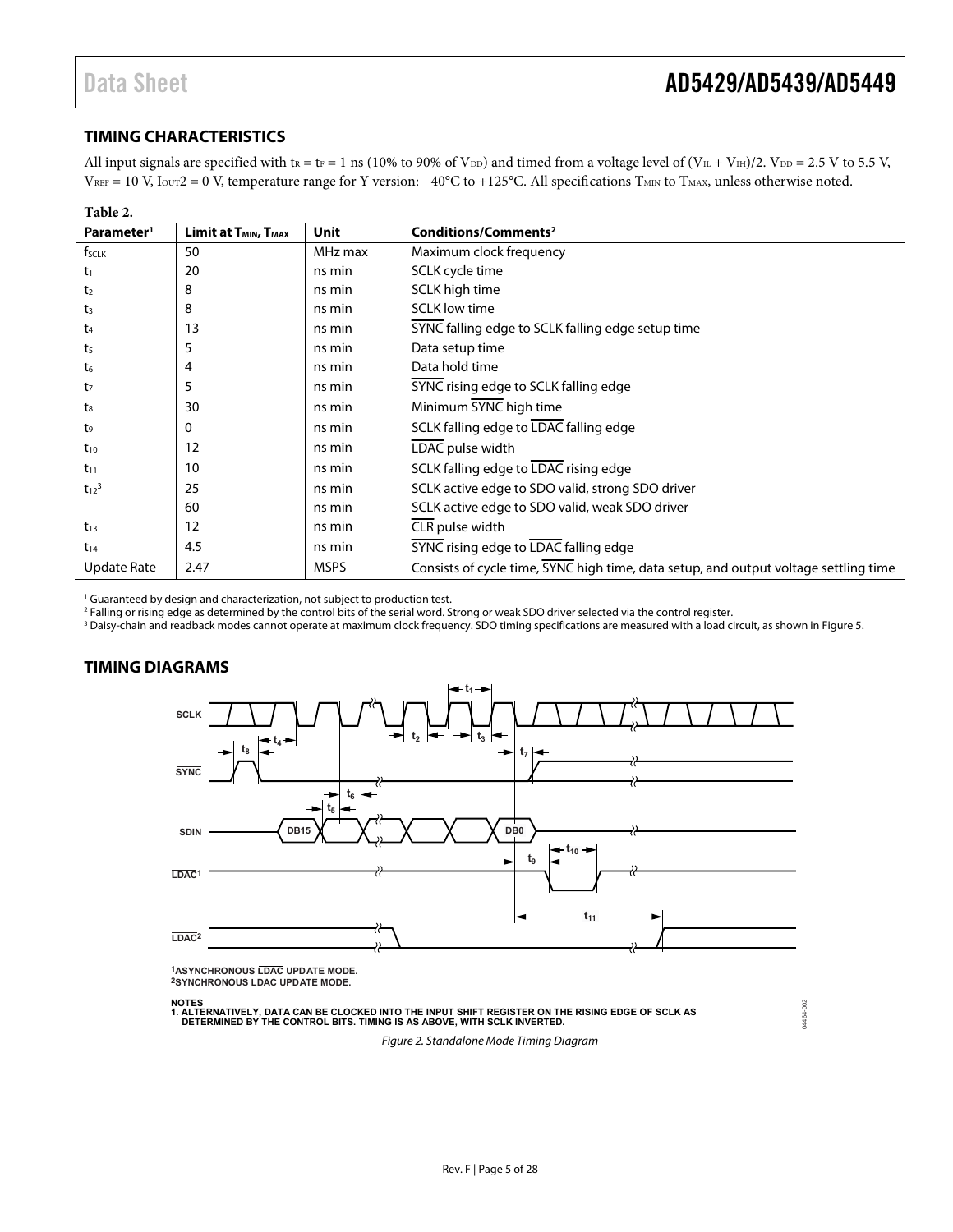

Figure 4. Readback Mode Timing Diagram

<span id="page-5-2"></span><span id="page-5-1"></span>

<span id="page-5-0"></span>Figure 5. Load Circuit for SDO Timing Specifications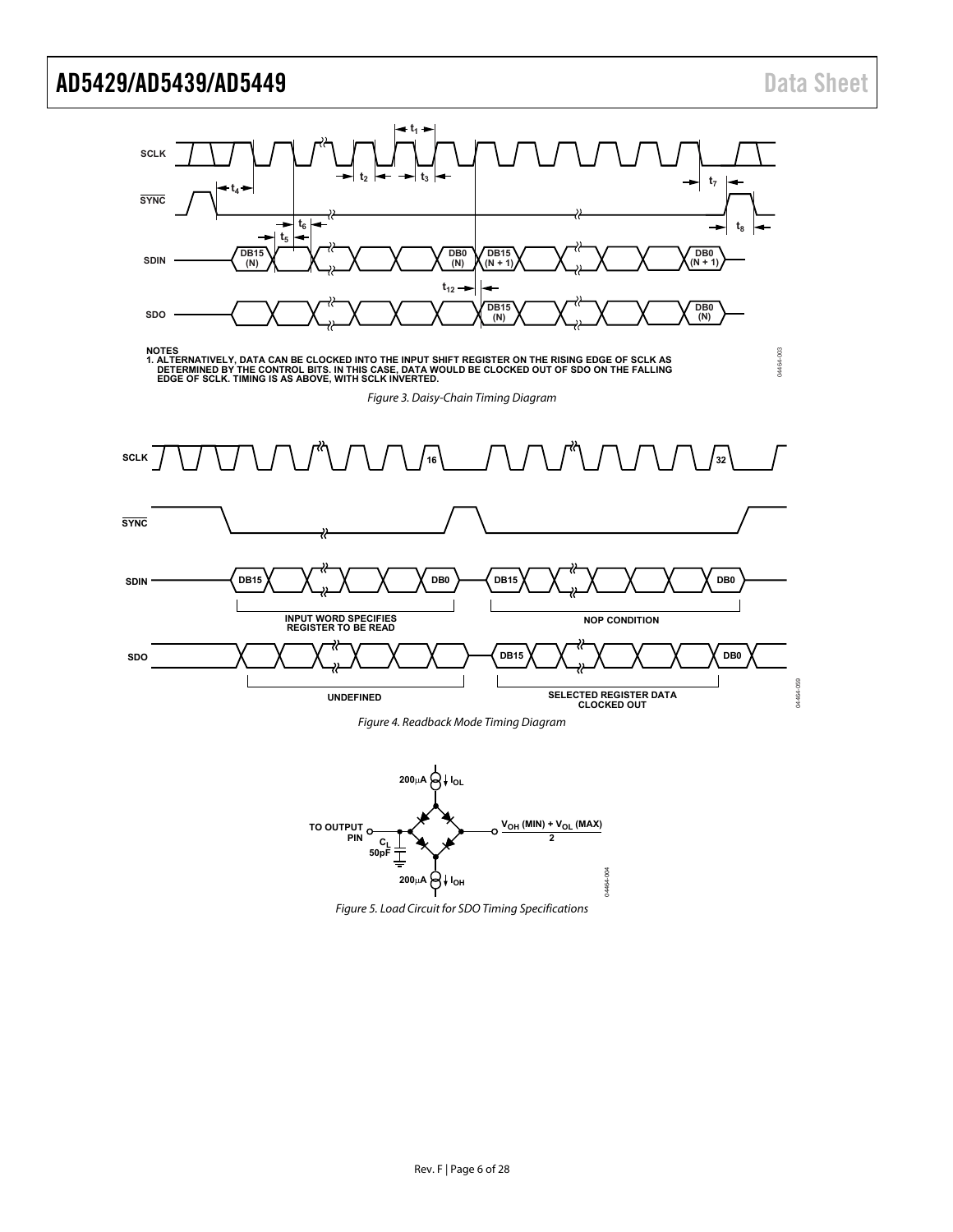### <span id="page-6-0"></span>ABSOLUTE MAXIMUM RATINGS

Transient currents of up to 100 mA do not cause SCR latch-up.  $T_A = 25$ °C, unless otherwise noted.

#### **Table 3.**

| <b>Parameter</b>                               | Rating                              |
|------------------------------------------------|-------------------------------------|
| V <sub>DD</sub> to GND                         | $-0.3 V to +7 V$                    |
| <b>VREEX, REBX to GND</b>                      | $-12V$ to $+12V$                    |
| $I_{\text{OUT}}$ 1, $I_{\text{OUT}}$ 2 to GND  | $-0.3$ V to $+7$ V                  |
| Input Current to Any Pin Except Supplies       | $±10$ mA                            |
| Logic Inputs and Output <sup>1</sup>           | $-0.3$ V to $V_{DD}$ + 0.3 V        |
| <b>Operating Temperature Range</b>             |                                     |
| Extended (Y Version)                           | $-40^{\circ}$ C to $+125^{\circ}$ C |
| Storage Temperature Range                      | $-65^{\circ}$ C to $+150^{\circ}$ C |
| <b>Junction Temperature</b>                    | $150^{\circ}$ C                     |
| 16-Lead TSSOP, $\theta_{JA}$ Thermal Impedance | $150^{\circ}$ C/W                   |
| Lead Temperature, Soldering (10 sec)           | $300^{\circ}$ C                     |
| IR Reflow, Peak Temperature (<20 sec)          | $235^{\circ}$ C                     |

<sup>1</sup> Overvoltages at SCLK, SYNC, and SDIN are clamped by internal diodes.

Stresses at or above those listed under Absolute Maximum Ratings may cause permanent damage to the product. This is a stress rating only; functional operation of the product at these or any other conditions above those indicated in the operational section of this specification is not implied. Operation beyond the maximum operating conditions for extended periods may affect product reliability.

### <span id="page-6-1"></span>**ESD CAUTION**



ESD (electrostatic discharge) sensitive device. Charged devices and circuit boards can discharge without detection. Although this product features patented or proprietary protection circuitry, damage may occur on devices subjected to high energy ESD. Therefore, proper ESD precautions should be taken to avoid performance degradation or loss of functionality.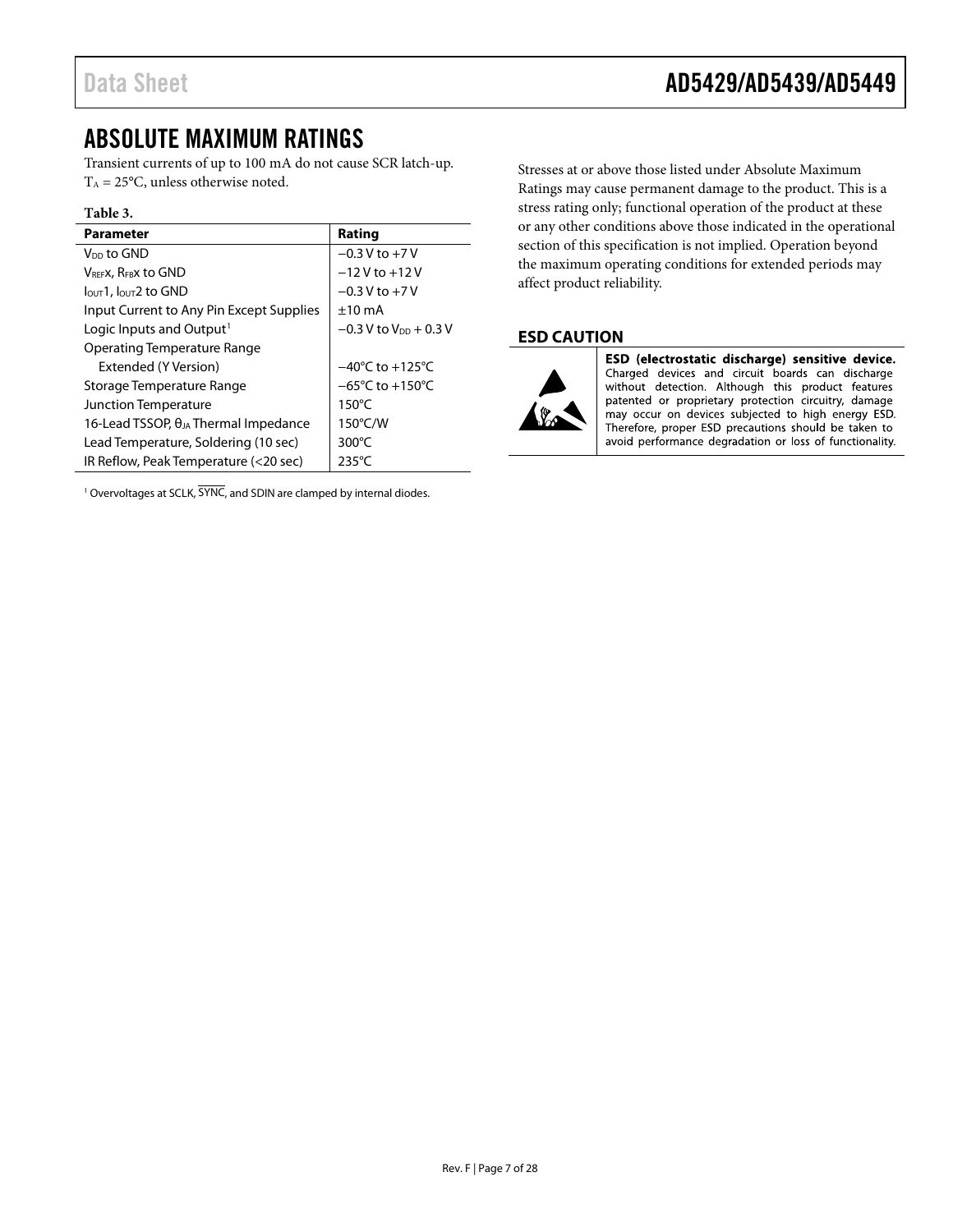### <span id="page-7-0"></span>PIN CONFIGURATION AND FUNCTION DESCRIPTIONS



Figure 6. Pin Configuration

#### **Table 4. Pin Function Descriptions**

| Pin No.        | <b>Mnemonic</b>         | <b>Description</b>                                                                                                                                                                                                                                                                                                                                                                                                                                                                                                               |
|----------------|-------------------------|----------------------------------------------------------------------------------------------------------------------------------------------------------------------------------------------------------------------------------------------------------------------------------------------------------------------------------------------------------------------------------------------------------------------------------------------------------------------------------------------------------------------------------|
| $\mathbf{1}$   | $I$ <sub>OUT</sub> $1A$ | DAC A Current Output.                                                                                                                                                                                                                                                                                                                                                                                                                                                                                                            |
| $\overline{2}$ | I <sub>OUT</sub> 2A     | DAC A Analog Ground. This pin should typically be tied to the analog ground of the system, but it can be<br>biased to achieve single-supply operation.                                                                                                                                                                                                                                                                                                                                                                           |
| 3              | $R_{FB}A$               | DAC Feedback Resistor Pin. This pin establishes voltage output for the DAC by connecting to an external<br>amplifier output.                                                                                                                                                                                                                                                                                                                                                                                                     |
| 4              | <b>V<sub>REF</sub>A</b> | DAC A Reference Voltage Input Pin.                                                                                                                                                                                                                                                                                                                                                                                                                                                                                               |
| 5              | <b>GND</b>              | Ground Pin.                                                                                                                                                                                                                                                                                                                                                                                                                                                                                                                      |
| 6              | <b>LDAC</b>             | Load DAC Input. This pin allows asynchronous or synchronous updates to the DAC output. The DAC is<br>asynchronously updated when this signal goes low. Alternatively, if this line is held permanently low, an<br>automatic or synchronous update mode is selected, whereby the DAC is updated on the 16th clock falling<br>edge when the device is in standalone mode, or on the rising edge of SYNC when in daisy-chain mode.                                                                                                  |
| $\overline{7}$ | <b>SCLK</b>             | Serial Clock Input. By default, data is clocked into the input shift register on the falling edge of the serial clock<br>input. Alternatively, by means of the serial control bits, the device can be configured such that data is clocked<br>into the shift register on the rising edge of SCLK.                                                                                                                                                                                                                                |
| 8              | <b>SDIN</b>             | Serial Data Input. Data is clocked into the 16-bit input register on the active edge of the serial clock input. By<br>default, data is clocked at power-on into the shift register on the falling edge of SCLK. The control bits allow<br>the user to change the active edge to a rising edge.                                                                                                                                                                                                                                   |
| 9              | SDO                     | Serial Data Output. This pin allows a number of parts to be daisy-chained. By default, data is clocked into the<br>shift register on the falling edge and clocked out via SDO on the rising edge of SCLK. Data is always clocked<br>out on the alternate edge to loading data to the shift register. Writing the readback control word to the shift<br>register makes the DAC register contents available for readback on the SDO pin, and they are clocked out on the<br>next 16 opposite clock edges to the active clock edge. |
| 10             | <b>SYNC</b>             | Active Low Control Input. This pin provides the frame synchronization signal for the input data. When SYNC<br>goes low, it powers on the SCLK and DIN buffers, and the input shift register is enabled. Data is loaded into the<br>shift register on the active edge of the subsequent clocks. In standalone mode, the serial interface counts the<br>clocks, and data is latched into the shift register on the 16th active clock edge.                                                                                         |
| 11             | CLR                     | Active Low Control Input. This pin clears the DAC output, input, and DAC registers. Configuration mode allows the<br>user to enable the hardware CLR pin as a clear-to-zero scale or midscale, as required.                                                                                                                                                                                                                                                                                                                      |
| 12             | <b>V<sub>DD</sub></b>   | Positive Power Supply Input. These parts can be operated from a supply of 2.5 V to 5.5 V.                                                                                                                                                                                                                                                                                                                                                                                                                                        |
| 13             | <b>VREFB</b>            | DAC B Reference Voltage Input Pin.                                                                                                                                                                                                                                                                                                                                                                                                                                                                                               |
| 14             | $R_{FB}B$               | DAC B Feedback Resistor Pin. This pin establishes voltage output for the DAC by connecting to an external<br>amplifier output.                                                                                                                                                                                                                                                                                                                                                                                                   |
| 15             | I <sub>OUT</sub> 2B     | DAC B Analog Ground. This pin typically should be tied to the analog ground of the system, but it can be<br>biased to achieve single-supply operation.                                                                                                                                                                                                                                                                                                                                                                           |
| 16             | $I_{OUT}1B$             | DAC B Current Output.                                                                                                                                                                                                                                                                                                                                                                                                                                                                                                            |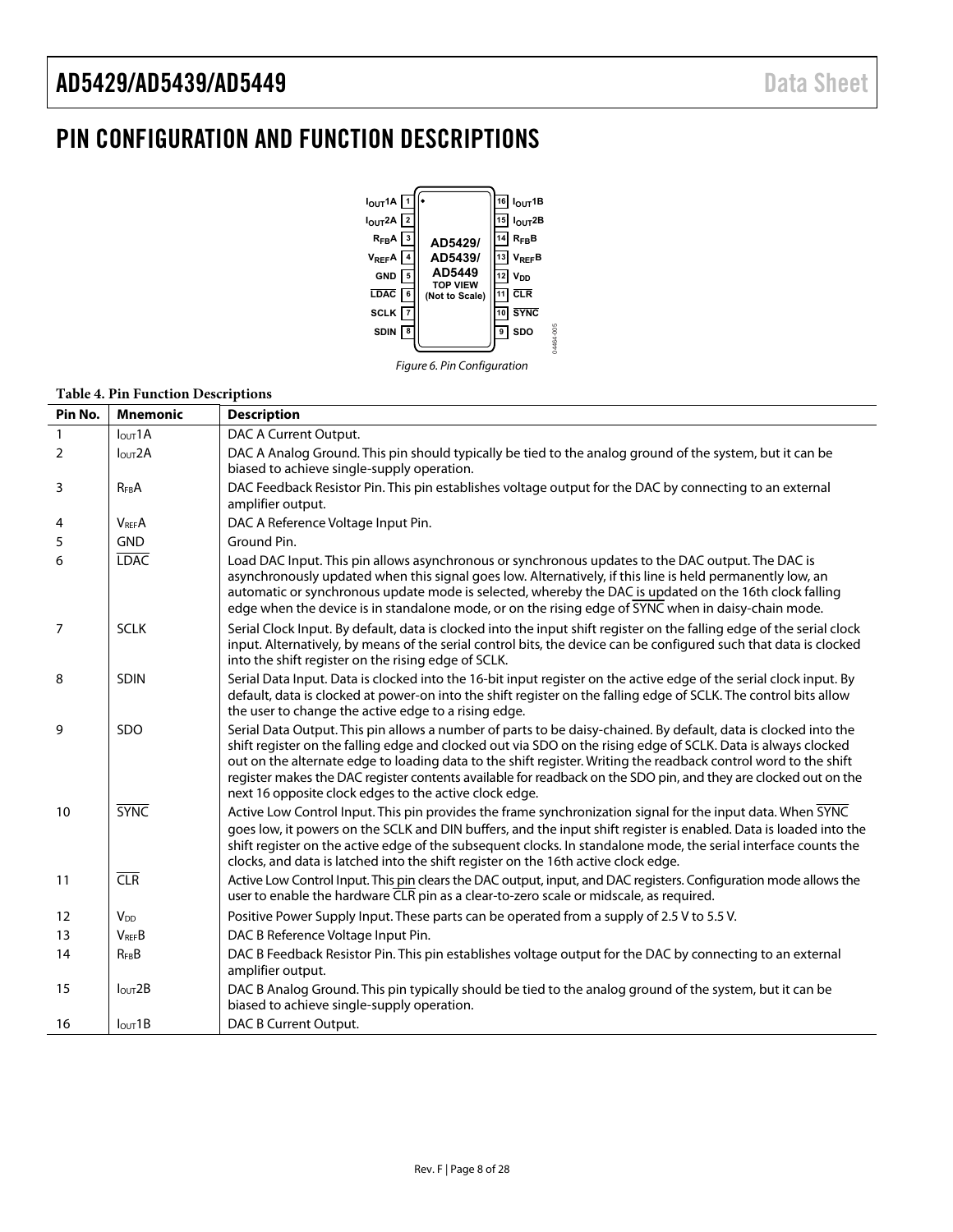### Data Sheet **AD5429/AD5439/AD5449**

### <span id="page-8-0"></span>TYPICAL PERFORMANCE CHARACTERISTICS



*Figure 7. INL vs. Code (8-Bit DAC)*







*Figure 9. INL vs. Code (12-Bit DAC)*



*Figure 10. DNL vs. Code (8-Bit DAC)*



*Figure 11. DNL vs. Code (10-Bit DAC)*



*Figure 12. DNL vs. Code (12-Bit DAC)*

04464-022

04464-

 $022$ 

04464-019

04464-

 $-019$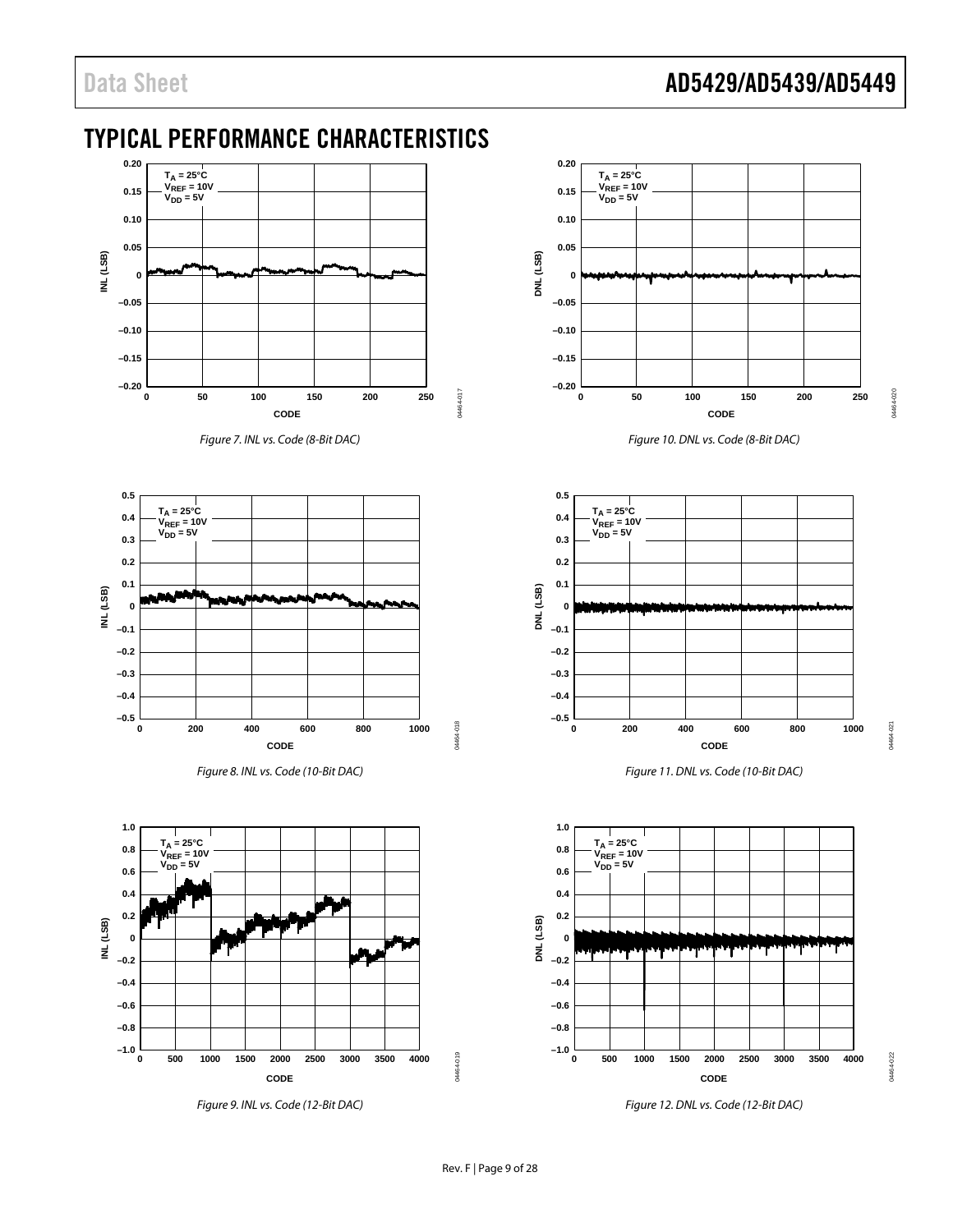04464-039

04464-

 $039$ 

04464-040

14464-040



Figure 13. INL vs. Reference Voltage









Figure 16. Supply Current vs. Logic Input Voltage



Figure 17. I<sub>OUT</sub>1 Leakage Current vs. Temperature

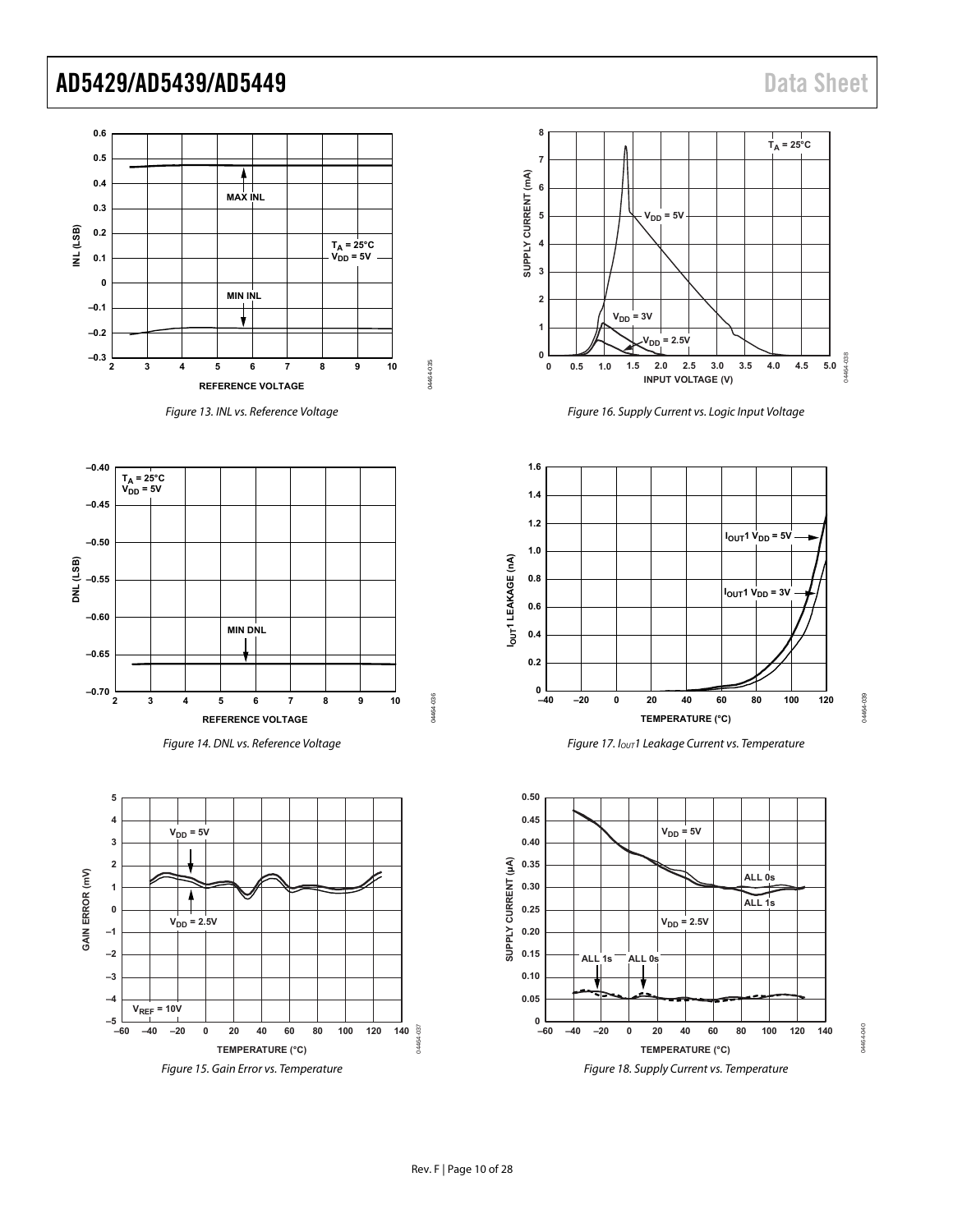



Figure 20. Reference Multiplying Bandwidth vs. Frequency and Code



Figure 21. Reference Multiplying Bandwidth—All 1s Loaded

### Data Sheet **AD5429/AD5439/AD5449**



Figure 22. Reference Multiplying Bandwidth vs. Frequency and Compensation Capacitor





Figure 24. Midscale Transition,  $V_{REF} = 3.5 V$ 

**PRO** 

04464-046

14464-046

04464-044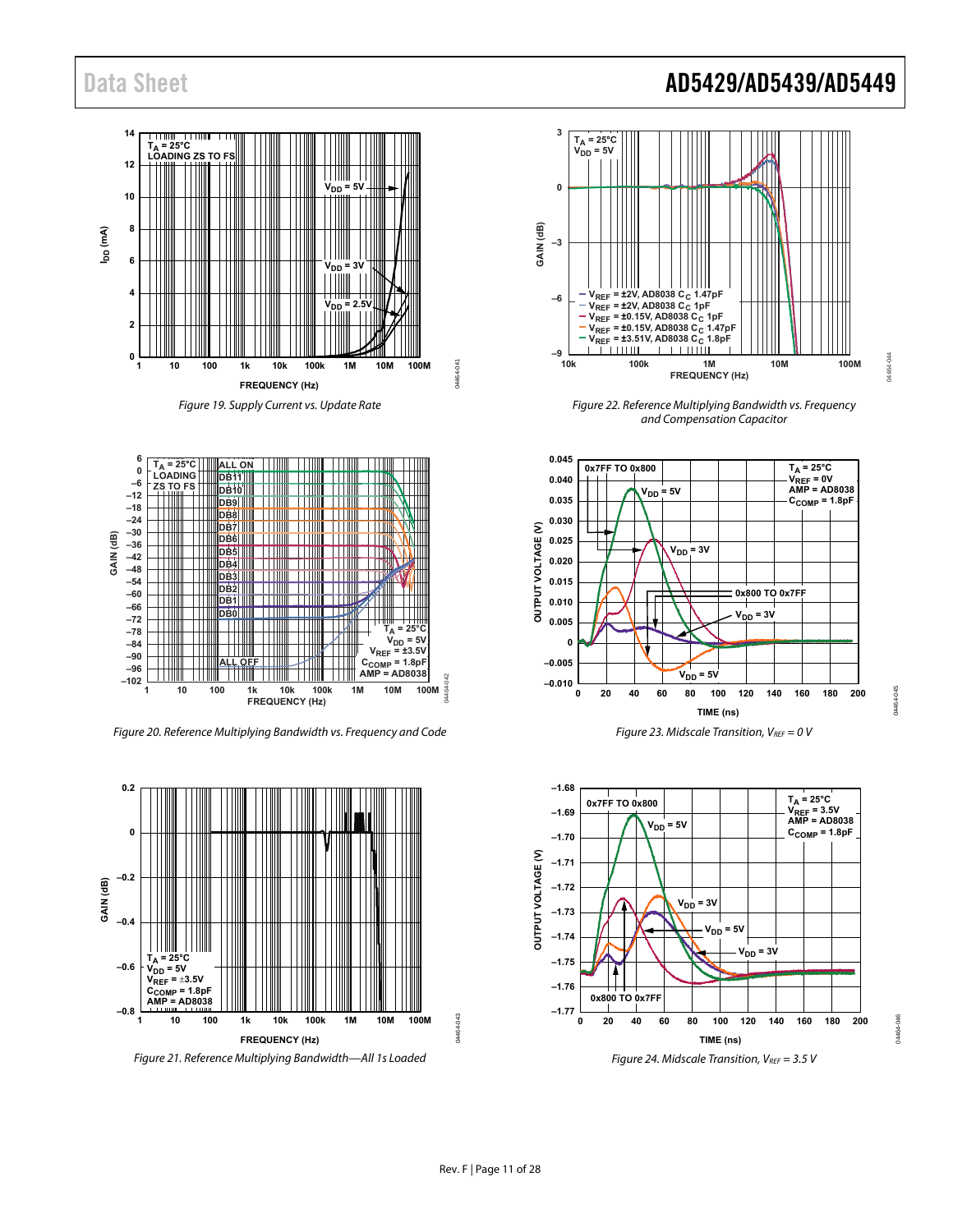04464-050

14464-050



*Figure 25. Power Supply Rejection Ratio vs. Frequency*





 $F$ *igure 27. Wideband SFDR vs. f<sub>out</sub> Frequency* 



**Figure 28. Wideband SFDR vs. fout Frequency** 



*Figure 29. Wideband SFDR, fout* = 100 kHz, Clock = 25 MHz



*Figure 30. Wideband SFDR, fout* = 500 kHz, Clock = 10 MHz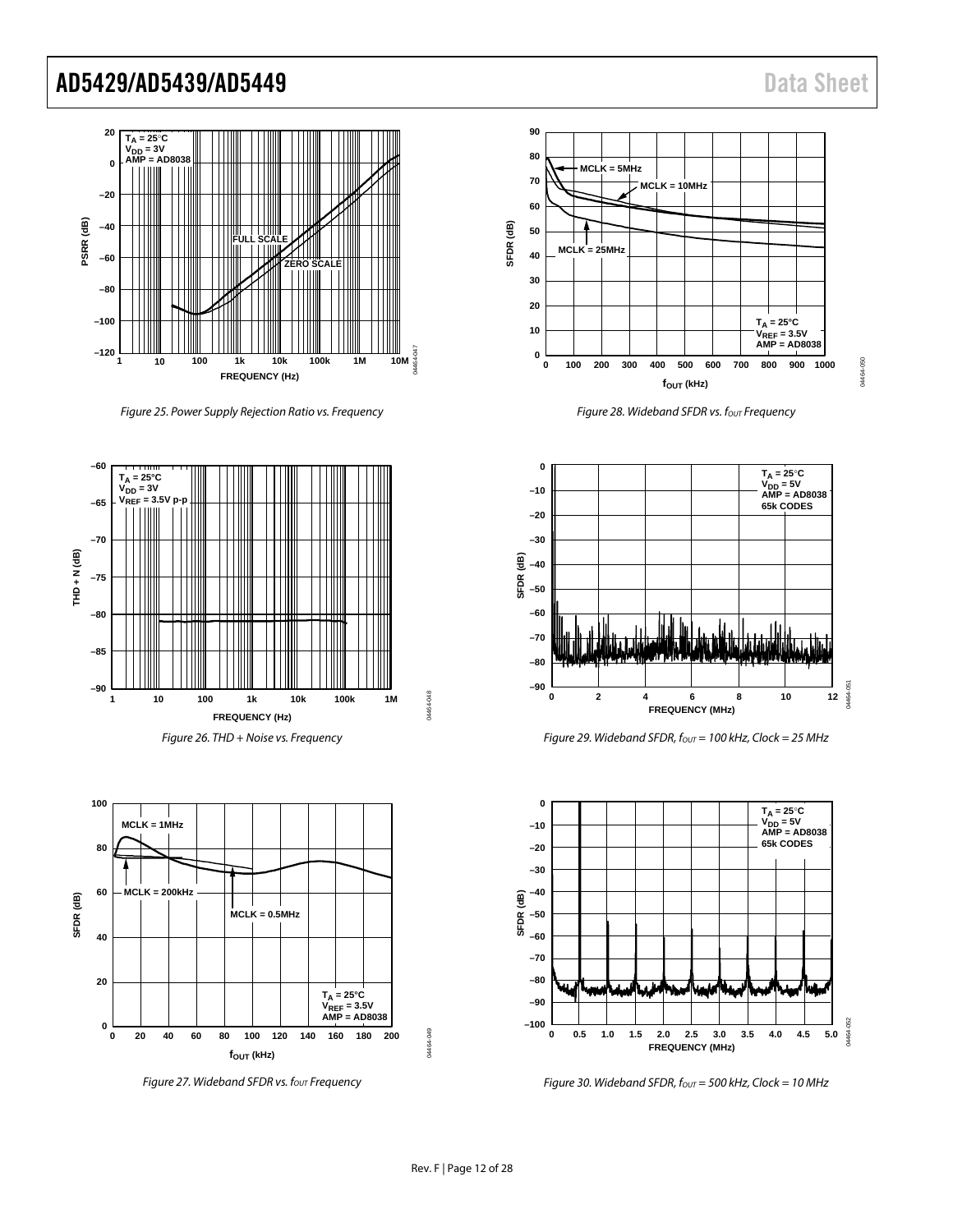

*Figure 31. Wideband SFDR, fout* = 50 kHz, Clock = 10 MHz



*Figure 32. Narrow-Band Spectral Response, fout* = 500 kHz, Clock = 25 MHz



*Figure 33. Narrow-Band SFDR, fout* = 100 kHz, Clock = 25 MHz

### Data Sheet **AD5429/AD5439/AD5449**



*Figure 34. Narrow-Band IMD, fout* = 90 kHz, 100 kHz, Clock = 10 MHz



*Figure 35. Wideband IMD, fOUT = 90 kHz, 100 kHz, Clock = 25 MHz*



*Figure 36. Output Noise Spectral Density*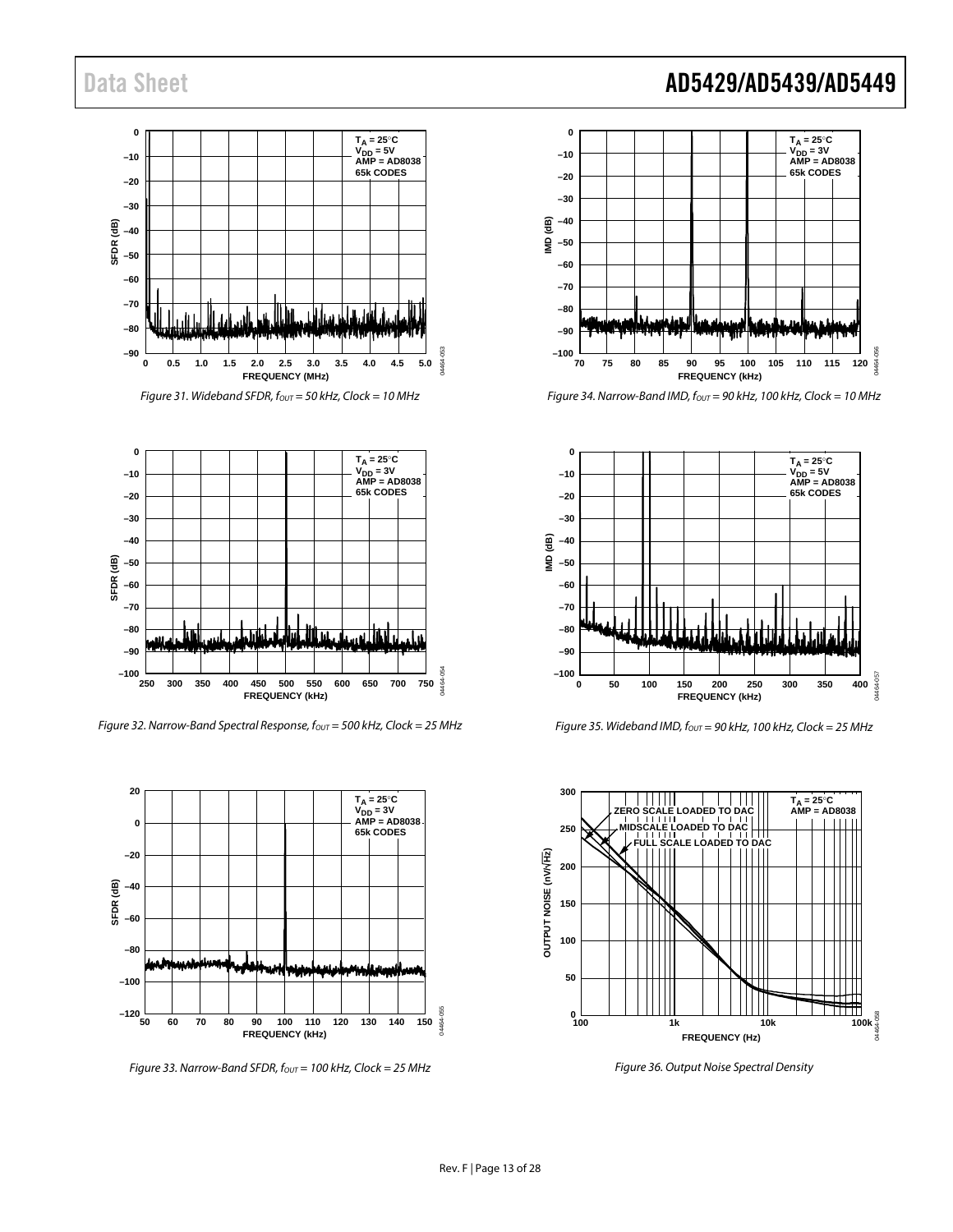### <span id="page-13-0"></span>**TERMINOLOGY**

### **Relative Accuracy (Endpoint Nonlinearity)**

A measure of the maximum deviation from a straight line passing through the endpoints of the DAC transfer function. It is measured after adjusting for zero and full scale and is typically expressed in LSBs or as a percentage of the full-scale reading.

### **Differential Nonlinearity**

The difference in the measured change and the ideal 1 LSB change between two adjacent codes. A specified differential nonlinearity of −1 LSB maximum over the operating temperature range ensures monotonicity.

### **Gain Error (Full-Scale Error)**

A measure of the output error between an ideal DAC and the actual device output. For these DACs, ideal maximum output is  $V_{REF}$  – 1 LSB. The gain error of the DACs is adjustable to zero with an external resistance.

#### **Output Leakage Current**

The current that flows into the DAC ladder switches when they are turned off. For the  $I<sub>OUT</sub>1x$  terminal, it can be measured by loading all 0s to the DAC and measuring the I<sub>OUT</sub>1 current. Minimum current flows into the  $I_{\text{OUT}}2x$  line when the DAC is loaded with all 1s.

#### **Output Capacitance**

Capacitance from I<sub>OUT</sub>1 or I<sub>OUT</sub>2 to AGND.

### **Output Current Settling Time**

The amount of time for the output to settle to a specified level for a full-scale input change. For these devices, it is specified with a 100  $\Omega$  resistor to ground.

### **Digital-to-Analog Glitch Impulse**

The amount of charge injected from the digital inputs to the analog output when the inputs change state. This is normally specified as the area of the glitch in either pA-sec or nV-sec, depending on whether the glitch is measured as a current or voltage signal.

### **Digital Feedthrough**

When the device is not selected, high frequency logic activity on the digital inputs of the device is capacitively coupled through the device and produces noise on the I<sub>OUT</sub> pins and, subsequently, on the circuitry that follows. This noise is digital feedthrough.

### **Multiplying Feedthrough Error**

The error due to capacitive feedthrough from the DAC reference input to the DAC I<sub>OUT</sub>1x terminal when all 0s are loaded to the DAC.

#### **Digital Crosstalk**

The glitch impulse transferred to the outputs of one DAC in response to a full-scale code change (all 0s to all 1s, or vice versa) in the input register of the other DAC. It is expressed in nV-sec.

#### **Analog Crosstalk**

The glitch impulse transferred to the output of one DAC due to a change in the output of another DAC. It is measured by loading one of the input registers with a full-scale code change (all 0s to all 1s, or vice versa) while keeping LDAC high and then pulsing LDAC low and monitoring the output of the DAC whose digital code has not changed. The area of the glitch is expressed in nV-sec.

#### **Channel-to-Channel Isolation**

The portion of input signal from the reference input of a DAC that appears at the output of another DAC. It is expressed in dB.

#### **Total Harmonic Distortion (THD)**

The DAC is driven by an ac reference. The ratio of the rms sum of the harmonics of the DAC output to the fundamental value is the THD. Usually only the lower-order harmonics are included, such as the second to fifth harmonics.

$$
THD = 20 \log \frac{\sqrt{V_2^2 + V_3^2 + V_4^2 + V_5^2}}{V_1}
$$

### **Intermodulation Distortion (IMD)**

The DAC is driven by two combined sine wave references of Frequency fa and Frequency fb. Distortion products are produced at sum and difference frequencies of mfa  $\pm$  nfb, where m, n = 0, 1, 2, 3 … Intermodulation terms are those for which m or n is not equal to 0. The second-order terms include  $(fa + fb)$  and  $(fa - fb)$ , and the third-order terms are  $(2fa + fb)$ ,  $(2fa - fb)$ ,  $(f + 2fa + 2fb)$ , and (fa − 2fb). IMD is defined as

$$
IMD = 20 log \frac{RMS \, Sum \, of \, the \, Sum \, and \, Diff \, Distribution \, Products}{RMS \, Amplitude \, of \, the \, Fundamental}
$$

### **Compliance Voltage Range**

The maximum range of (output) terminal voltage for which the device provides the specified characteristics.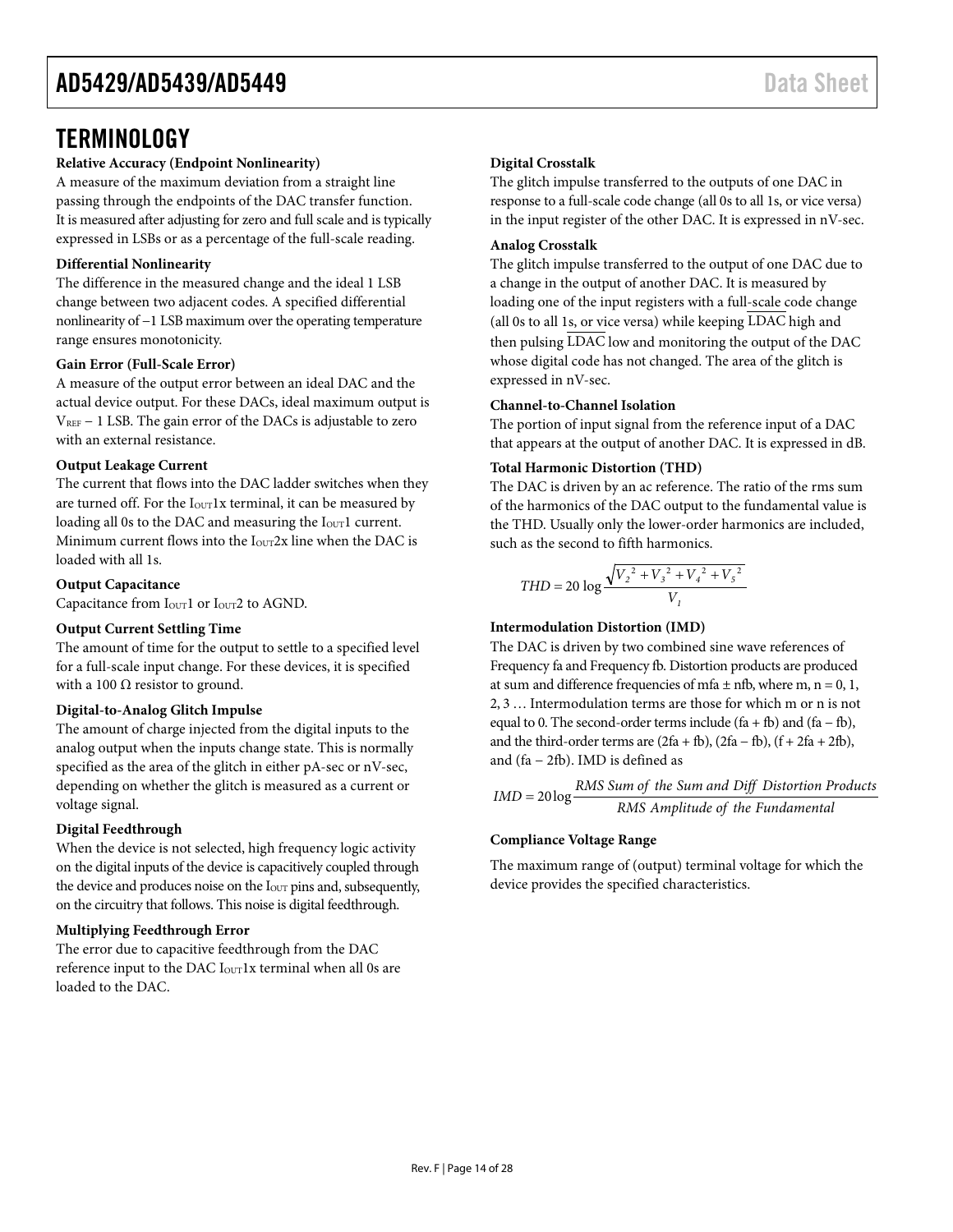# <span id="page-14-0"></span>THEORY OF OPERATION

### <span id="page-14-1"></span>**DIGITAL-TO-ANALOG CONVERTER**

The [AD5429/](http://www.analog.com/AD5429?doc=AD5429_5439_5449.pdf)[AD5439/](http://www.analog.com/AD5439?doc=AD5429_5439_5449.pdf)[AD5449 a](http://www.analog.com/AD5449?doc=AD5429_5439_5449.pdf)re 8-, 10-, and 12-bit, dualchannel, current output DACs consisting of a standard inverting R-2R ladder configuration[. Figure 37 s](#page-14-3)hows a simplified diagram for a single channel of the  $AD5449$ . The feedback resistor,  $R_{FB}A$ , has a value of R. The value of R is typically 10 k $\Omega$  (with a minimum of 8 kΩ and a maximum of 12 kΩ). If  $I_{OUT}$ 1A and IOUT2A are kept at the same potential, a constant current flows into each ladder leg, regardless of digital input code. Therefore, the input resistance presented at  $V_{REF}A$  is always constant.



Figure 37. Simplified Ladder

<span id="page-14-3"></span>Access is provided to the VREFX, RFBX,  $I_{\text{OUT}}1x$ , and  $I_{\text{OUT}}2x$  terminals of the DACs, making the devices extremely versatile and allowing them to be configured in several operating modes, such as unipolar mode, bipolar output mode, or single-supply mode.

### <span id="page-14-2"></span>**CIRCUIT OPERATION**

### **Unipolar Mode**

<span id="page-14-4"></span>Using a single op amp, these devices can easily be configured to provide 2-quadrant multiplying operation or a unipolar output voltage swing, as shown i[n Figure 38.](#page-14-4)

When an output amplifier is connected in unipolar mode, the output voltage is given by

$$
V_{OUT} = -V_{REF} \times D/2^n
$$

where:

*D* is the fractional representation of the digital word loaded to the DAC.

 $D = 0$  to 255 [\(AD5429\)](http://www.analog.com/AD5429?doc=AD5429_5439_5449.pdf)  $= 0$  to 1023 [\(AD5439\)](http://www.analog.com/AD5439?doc=AD5429_5439_5449.pdf)  $= 0$  to 4095 [\(AD5449\)](http://www.analog.com/AD5449?doc=AD5429_5439_5449.pdf)

*n* is the number of bits.

With a fixed 10 V reference, the circuit shown in [Figure 38 g](#page-14-4)ives a unipolar 0 V to −10 V output voltage swing. When  $V_{IN}$  is an ac signal, the circuit performs 2-quadrant multiplication.

[Table 5](#page-14-5) shows the relationship between digital code and the expected output voltage for unipolar operation using the 8-bit [AD5429 D](http://www.analog.com/AD5429?doc=AD5429_5439_5449.pdf)AC.

### <span id="page-14-5"></span>**Table 5. Unipolar Code Table**

| <b>Digital Input</b> | <b>Analog Output (V)</b>            |
|----------------------|-------------------------------------|
| 1111 1111            | $-V_{REF}$ (255/256)                |
| 1000 0000            | $-V_{REF}$ (128/256) = $-V_{REF}/2$ |
| 0000 0001            | $-V_{REF}$ (1/256)                  |
| 0000 0000            | $-V_{RFF}$ (0/256) = 0              |



Figure 38. Unipolar Operation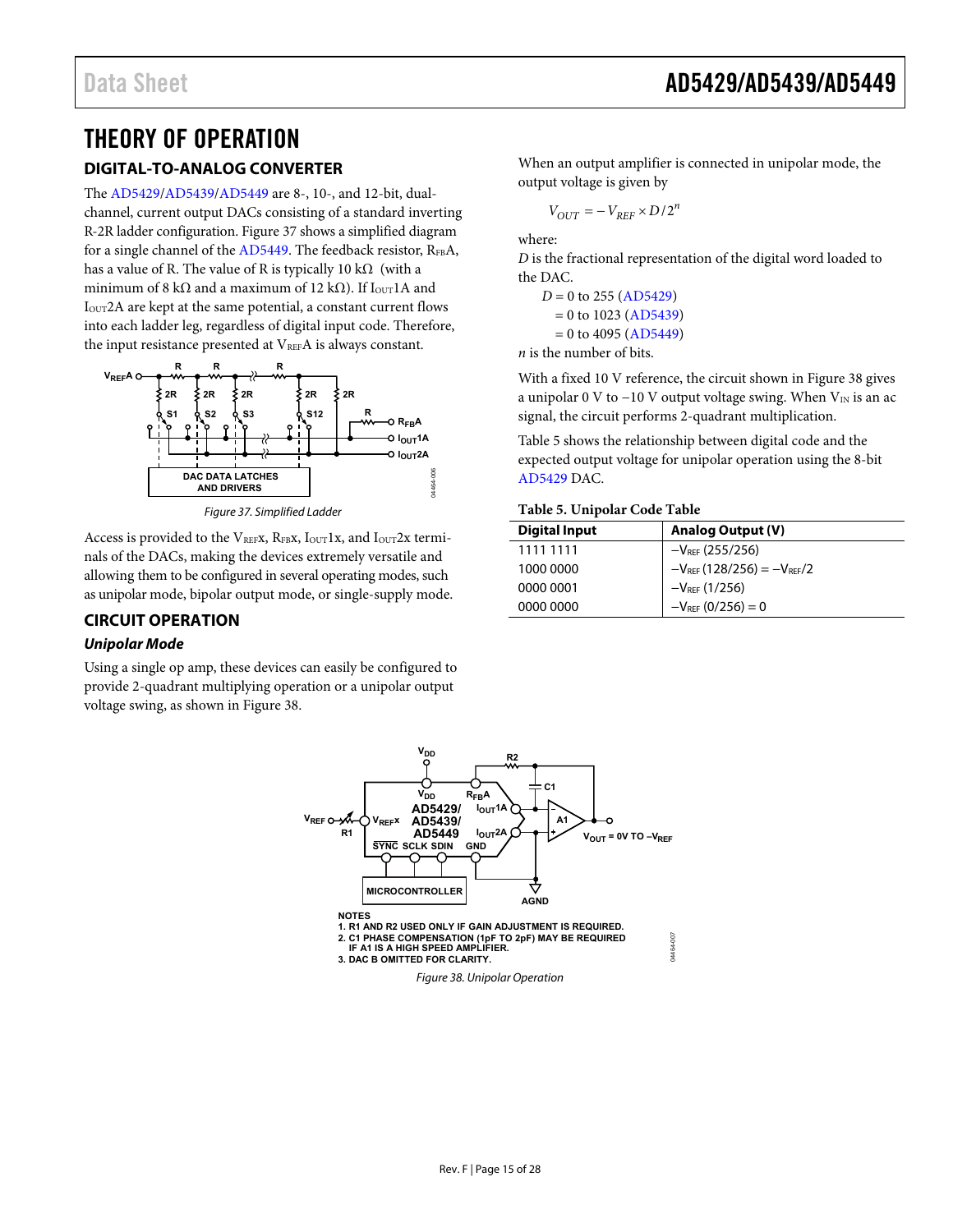#### **Bipolar Operation**

In some applications, it may be necessary to generate full 4-quadrant multiplying operation or a bipolar output swing. This can easily be accomplished by using another external amplifier and three external resistors, as shown i[n Figure 39.](#page-15-0) 

When  $V_{\text{IN}}$  is an ac signal, the circuit performs 4-quadrant multiplication. When connected in bipolar mode, the output voltage is

$$
V_{OUT} = (V_{REF} \times D/2^{n-1}) - V_{REF}
$$

where:

*D* is the fractional representation of the digital word loaded to the DAC.

```
D = 0(AD5429)
= 0(AD5439)
= 0(AD5449)
n is the number of bits.
```
[Table 6](#page-15-1) shows the relationship between digital code and the expected output voltage for bipolar operation with the [AD5429.](http://www.analog.com/AD5429?doc=AD5429_5439_5449.pdf) 

#### <span id="page-15-1"></span>**Table 6. Bipolar Code**

| <b>Digital Input</b> | <b>Analog Output (V)</b> |
|----------------------|--------------------------|
| 1111 1111            | $+V_{REF}$ (255/256)     |
| 1000 0000            | 0                        |
| 0000 0001            | $-V_{REF}$ (255/256)     |
| 0000 0000            | $-V_{REF}$ (256/256)     |

### **Stability**

In the I-to-V configuration, the I<sub>OUT</sub> of the DAC and the inverting node of the op amp must be connected as closely as possible, and proper PCB layout techniques must be used. Because every code change corresponds to a step function, gain peaking may occur if the op amp has limited gain bandwidth product (GBP) and there is excessive parasitic capacitance at the inverting node. This parasitic capacitance introduces a pole into the open-loop response, which can cause ringing or instability in the closedloop applications circuit.

As shown in [Figure 38 a](#page-14-4)n[d Figure 39,](#page-15-0) an optional compensation capacitor, C1, can be added in parallel with RFBX for stability. Too small a value of C1 can produce ringing at the output, whereas too large a value can adversely affect the settling time. C1 should be found empirically, but 1 pF to 2 pF is generally adequate for the compensation.

<span id="page-15-0"></span>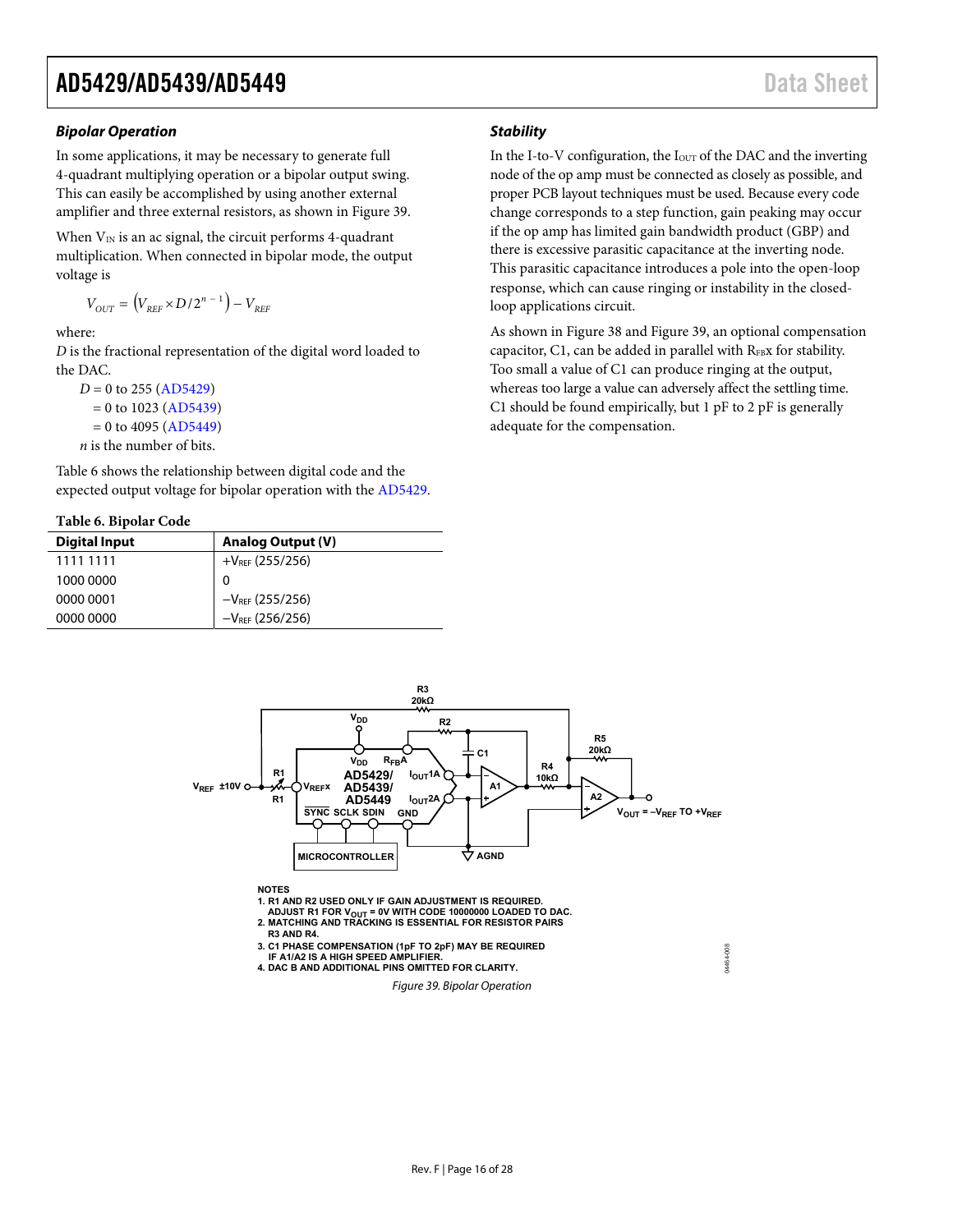### <span id="page-16-0"></span>**SINGLE-SUPPLY APPLICATIONS**

### *Voltage-Switching Mode*

[Figure 40](#page-16-1) shows the DACs operating in voltage-switching mode. The reference voltage,  $V_{IN}$ , is applied to the  $I_{OUT}1A$  pin;  $I_{OUT}2A$ is connected to AGND; and the output voltage is available at the VREFA terminal. In this configuration, a positive reference voltage results in a positive output voltage, making single-supply operation possible. The output from the DAC is voltage at a constant impedance (the DAC ladder resistance). Therefore, an op amp is necessary to buffer the output voltage. The reference input no longer sees a constant input impedance; instead, it sees one that varies with code. Therefore, the voltage input should be driven from a low impedance source.

Note that  $V_{IN}$  is limited to low voltages because the switches in the DAC ladder no longer have the same source-drain drive voltage. As a result, their on resistance differs and degrades the integral linearity of the DAC. Also,  $V_{IN}$  must not go negative by more than 0.3 V, or an internal diode turns on, causing the device to exceed the maximum ratings. In this type of application, the full range of multiplying capability of the DAC is lost.



<span id="page-16-1"></span>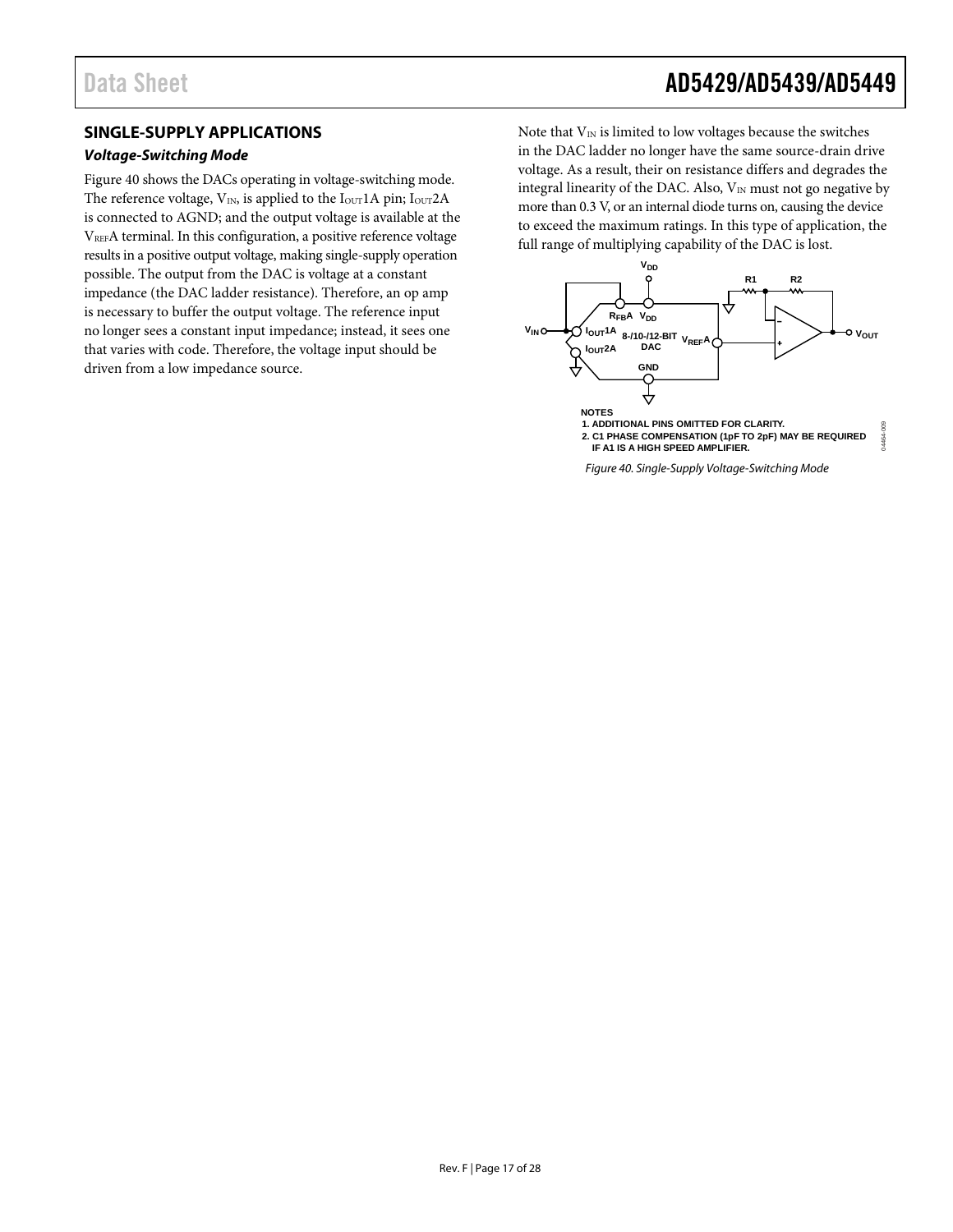### <span id="page-17-0"></span>**ADDING GAIN**

In applications in which the output voltage must be greater than  $V_{IN}$ , gain can be added with an additional external amplifier, or it can be achieved in a single stage. Consider the effect of temperature coefficients of the thin film resistors of the DAC. Simply placing a resistor in series with the RFB resistor causes mismatches in the temperature coefficients, resulting in larger gain temperature coefficient errors. Instead, the circuit in [Figure 41](#page-17-2) shows the recommended method of increasing the gain of the circuit. R1, R2, and R3 should have similar temperature coefficients, but they need not match the temperature coefficients of the DAC. This approach is recommended in circuits in which gains of greater than 1 are required. Note that  $R_{FB} >> R2||R3$ and a gain error percentage of  $100 \times (R2||R3)/R<sub>FB</sub>$  must be taken into consideration.

### <span id="page-17-1"></span>**DIVIDER OR PROGRAMMABLE GAIN ELEMENT**

Current-steering DACs are very flexible and lend themselves to many applications. If this type of DAC is connected as the feedback element of an op amp and RFBA is used as the input resistor, as shown i[n Figure 42,](#page-17-3) the output voltage is inversely proportional to the digital input fraction, D.

For  $D = 1 - 2^{-n}$ , the output voltage is

<span id="page-17-2"></span>
$$
V_{OUT} = -V_{IN} / D = -V_{IN} / (1 - 2^{-n})
$$

As D is reduced, the output voltage increases. For small values of the Digital Fraction D, it is important to ensure that the amplifier does not saturate and the required accuracy is met. For example, an 8-bit DAC driven with binary code of 0x10 (0001 0000)—that is, 16 decimal—in the circuit o[f Figure 42](#page-17-3) should cause the output voltage to be  $16 \times V_{IN}$ . However, if the DAC has a linearity specification of ±0.5 LSB, D can have a weight in the range of 15.5/256 to 16.5/256, so that the possible output voltage is in the range of 15.5  $V_{IN}$  to 16.5  $V_{IN}$ . This range represents an error of 3%, even though the DAC itself has a maximum error of 0.2%.

DAC leakage current is also a potential error source in divider circuits. The leakage current must be counterbalanced by an opposite current supplied from the op amp through the DAC. Because only a fraction, D, of the current into the  $V_{REFX}$  terminal is routed to the I<sub>OUT</sub>1 terminal, the output voltage changes as follows:

*Output Error Voltage Due to DAC Leakage = (Leakage × R)/D* where  $R$  is the DAC resistance at the  $V_{REF}$  terminal. For a DAC leakage current of 10 nA,  $R = 10 k\Omega$ , and a gain (that is, 1/D) of 16, the error voltage is 1.6 mV.



**V<sub>DD</sub>** 

<span id="page-17-3"></span>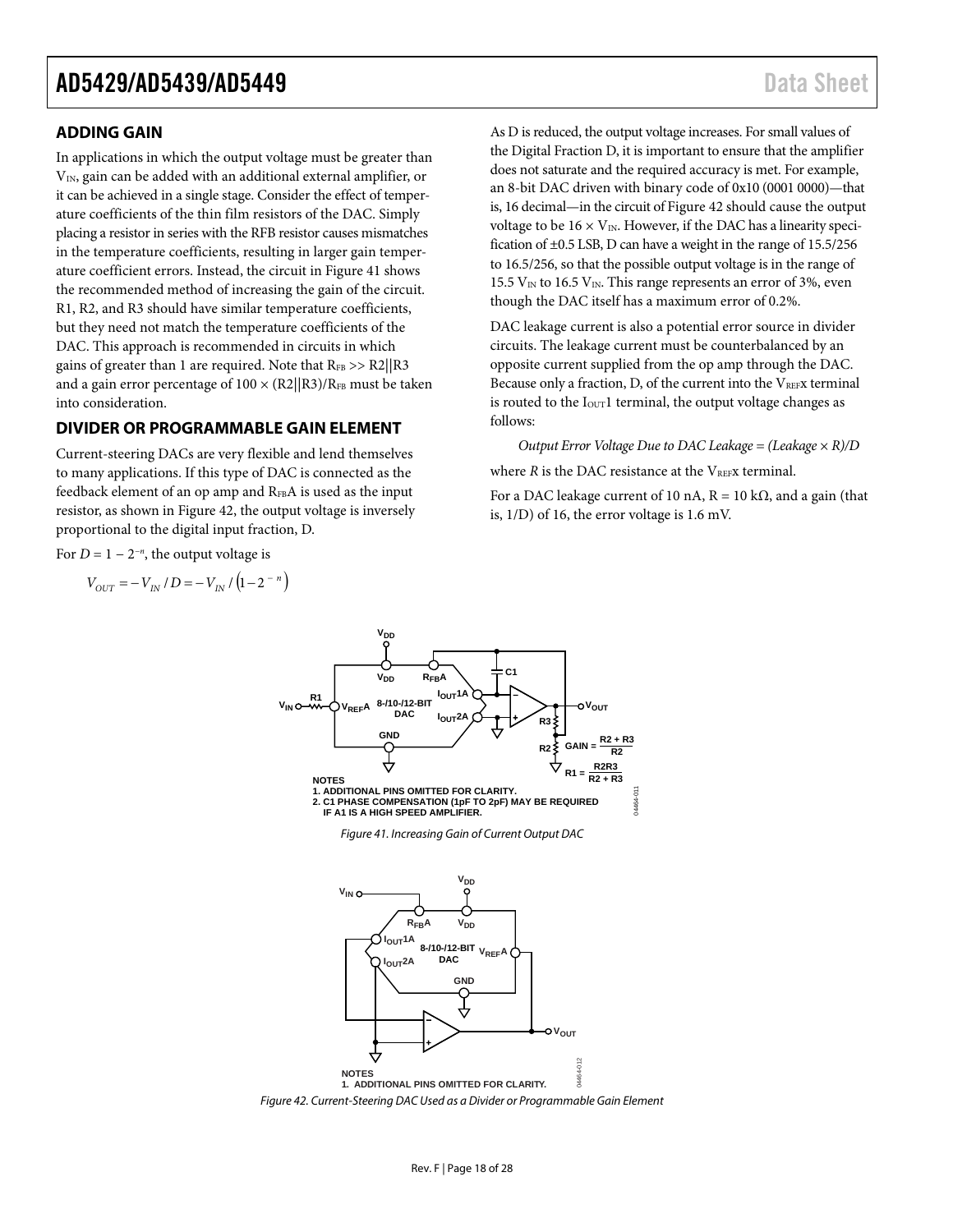### <span id="page-18-0"></span>**REFERENCE SELECTION**

When selecting a reference for use with th[e AD5429](http://www.analog.com/AD5429?doc=AD5429_5439_5449.pdf)[/AD5439/](http://www.analog.com/AD5439?doc=AD5429_5439_5449.pdf) [AD5449](http://www.analog.com/AD5449?doc=AD5429_5439_5449.pdf) series of current output DACs, pay attention to the reference output voltage temperature coefficient specification. This parameter affects not only the full-scale error, but it can also affect the linearity (INL and DNL) performance. The reference temperature coefficient should be consistent with the system accuracy specifications. For example, an 8-bit system required to hold its overall specification to within 1 LSB over the temperature range of 0°C to 50°C dictates that the maximum system drift with temperature should be less than 78 ppm/°C. A 12-bit system with the same temperature range to overall specification within 2 LSBs requires a maximum drift of 10 ppm/°C. By choosing a precision reference with a low output temperature coefficient, this error source can be minimized[. Table](#page-18-2) 7 lists some references available from Analog Devices, Inc., that are suitable for use with this range of current output DACs.

### <span id="page-18-1"></span>**AMPLIFIER SELECTION**

The primary requirement for the current-steering mode is an amplifier with low input bias currents and low input offset voltage. Because of the code-dependent output resistance of the DAC, the input offset voltage of an op amp is multiplied by the variable gain of the circuit. A change in this noise gain between two adjacent digital fractions produces a step change in the output voltage due to

<span id="page-18-2"></span>

### Data Sheet **AD5429/AD5439/AD5449**

the amplifier input offset voltage. This output voltage change is superimposed on the desired change in output between the two codes and gives rise to a differential linearity error, which, if large enough, could cause the DAC to be nonmonotonic. The input bias current of an op amp also generates an offset at the voltage output as a result of the bias current flowing in the feedback resistor, RFB. Most op amps have input bias currents low enough to prevent significant errors in 12-bit applications.

Common-mode rejection of the op amp is important in voltageswitching circuits because it produces a code-dependent error at the voltage output of the circuit. Most op amps have adequate common-mode rejection for use at 8-, 10-, and 12-bit resolution.

If the DAC switches are driven from true wideband low impedance sources ( $V_{IN}$  and AGND), they settle quickly. Consequently, the slew rate and settling time of a voltage-switching DAC circuit is determined largely by the output op amp. To obtain minimum settling time in this configuration, minimize capacitance at the  $V_{REF}$ node (the voltage output node in this application) of the DAC by using low input capacitance buffer amplifiers and careful board design.

Most single-supply circuits include ground as part of the analog signal range, which, in turn, requires an amplifier that can handle rail-to-rail signals. Analog Devices offers a wide range of singlesupply amplifiers (se[e Table 8](#page-18-3) and [Table 9\)](#page-18-4).

| Part No.          | ັ<br><b>Output Voltage (V)</b> | <b>Initial Tolerance (%)</b> | Temp Drift (ppm/°C) | $I_{SS}$ (mA) | Output Noise (µV p-p) | Package     |
|-------------------|--------------------------------|------------------------------|---------------------|---------------|-----------------------|-------------|
| ADR01             | 10                             | 0.05                         | 3                   |               | 20                    | <b>SOIC</b> |
| ADR01             | 10                             | 0.05                         | 9                   |               | 20                    | TSOT, SC70  |
| ADR02             | 5                              | 0.06                         | 3                   |               | 10                    | <b>SOIC</b> |
| ADR02             | 5                              | 0.06                         | 9                   |               | 10                    | TSOT, SC70  |
| ADR03             | 2.5                            | 0.10                         | 3                   |               | 6                     | <b>SOIC</b> |
| ADR03             | 2.5                            | 0.10                         | 9                   |               | 6                     | TSOT, SC70  |
| ADR06             | 3                              | 0.10                         | 3                   |               | 10                    | <b>SOIC</b> |
| ADR <sub>06</sub> | 3                              | 0.10                         | 9                   |               | 10                    | TSOT, SC70  |
| <b>ADR431</b>     | 2.5                            | 0.04                         | 3                   | 0.8           | 3.5                   | <b>SOIC</b> |
| <b>ADR435</b>     | 5                              | 0.04                         | 3                   | 0.8           | 8                     | SOIC        |
| <b>ADR391</b>     | 2.5                            | 0.16                         | 9                   | 0.12          | 5                     | <b>TSOT</b> |
| <b>ADR395</b>     | 5                              | 0.10                         | 9                   | 0.12          | 8                     | <b>TSOT</b> |

#### <span id="page-18-3"></span>**Table 8. Suitable Analog Devices Precision Op Amps**

| Part No.      | Supply Voltage (V)    | $V_{OS}$ (Max) ( $\mu$ V) | lв (Max) (nA) | 0.1 Hz to 10 Hz Noise ( $\mu$ V p-p) | <b>Supply Current (µA)</b> | Package           |
|---------------|-----------------------|---------------------------|---------------|--------------------------------------|----------------------------|-------------------|
| <b>OP97</b>   | $\pm 2$ to $\pm 20$   | 25                        | 0.1           | 0.5                                  | 600                        | SOIC              |
| <b>OP1177</b> | $\pm 2.5$ to $\pm 15$ | 60                        |               | 0.4                                  | 500                        | MSOP, SOIC        |
| AD8551        | $2.7$ to 5            |                           | 0.05          |                                      | 975                        | MSOP, SOIC        |
| AD8603        | $1.8$ to 6            | 50                        | 0.001         | 2.3                                  | 50                         | <b>TSOT</b>       |
| AD8628        | $2.7$ to 6            |                           | 0.1           | 0.5                                  | 850                        | <b>TSOT, SOIC</b> |

### <span id="page-18-4"></span>**Table 9. Suitable Analog Devices High Speed Op Amps**

| Part No. | Supply Voltage (V)    | <b>BW @ ACL (MHz)</b> | Slew Rate (V/µs) | $V_{OS}$ (Max) ( $\mu$ V) | lв (Max) (nA) | Package            |
|----------|-----------------------|-----------------------|------------------|---------------------------|---------------|--------------------|
| AD8065   | 5 to 24               | 145                   | 180              | 1500                      | 6000          | SOIC, SOT-23, MSOP |
| AD8021   | $\pm$ 2.5 to $\pm$ 12 | 490                   | 120              | 000                       | 10,500        | SOIC, MSOP         |
| AD8038   | 3 to 12               | 350                   | 425              | 3000                      | 750           | SOIC, SC70         |
| AD9631   | $\pm 3$ to $\pm 6$    | 320                   | 300              | 10,000                    | 7000          | SOIC               |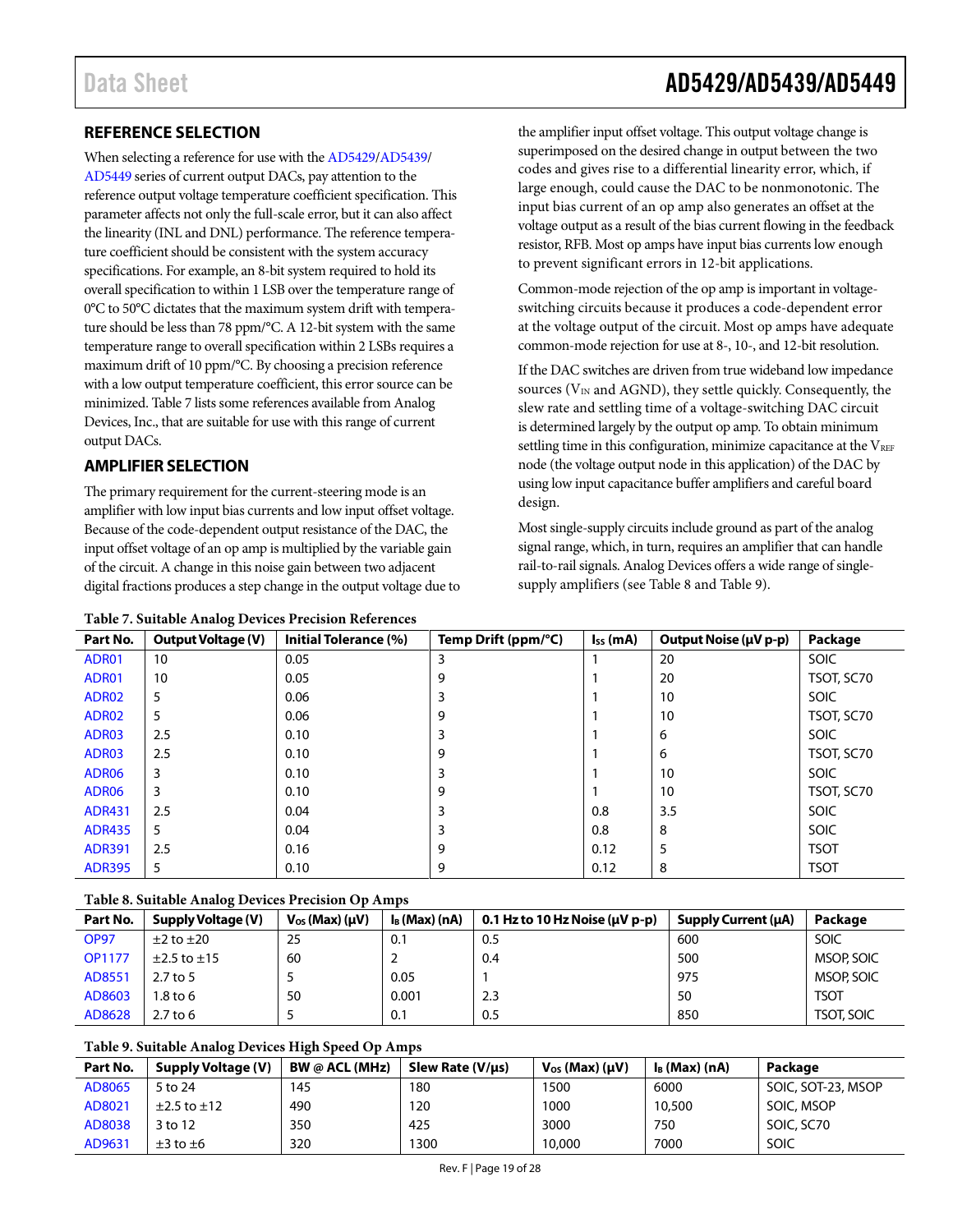### <span id="page-19-0"></span>**SERIAL INTERFACE**

The [AD5429/](http://www.analog.com/AD5429?doc=AD5429_5439_5449.pdf)[AD5439/](http://www.analog.com/AD5439?doc=AD5429_5439_5449.pdf)[AD5449 h](http://www.analog.com/AD5449?doc=AD5429_5439_5449.pdf)ave an easy-to-use, 3-wire interface that is compatible with SPI, QSPI, MICROWIRE, and most DSP interface standards. Data is written to the device in 16-bit words. Each 16-bit word consists of four control bits and eight, 10, or 12 data bits, as shown i[n Figure 43 t](#page-19-1)hroug[h Figure 45.](#page-19-2) 

### **Low Power Serial Interface**

To minimize the power consumption of the device, the interface powers up fully only when the device is being written to, that is, on the falling edge of SYNC. The SCLK and SDIN input buffers are powered down on the rising edge of SYNC.

### **DAC Control Bit C3 to Control Bit C0**

Control Bit C3 to Control Bit C0 allow control of various functions of the DAC, as shown i[n Table 11.](#page-20-0) The default settings of the DAC at power-on are such that data is clocked into the shift register on falling clock edges and daisy-chain mode is enabled. The device powers on with a zero-scale load to the DAC register and I<sub>OUT</sub> lines. The DAC control bits allow the user to adjust certain features at power-on. For example, daisy-chaining can be disabled if not in use, an active clock edge can be changed to a rising edge, and DAC output can be cleared to either zero scale or midscale. The user can also initiate a readback of the DAC register contents for verification.

### **Control Register (Control Bits = 1101)**

While maintaining software compatibility with single-channel current output DACs [\(AD5426](http://www.analog.com/AD5426?doc=AD5429_5439_5449.pdf)[/AD5432/](http://www.analog.com/AD5432?doc=AD5429_5439_5449.pdf)[AD5443\)](http://www.analog.com/AD5443?doc=AD5429_5439_5449.pdf), these DACs also feature additional interface functionality. Set the control bits to 1101 to enter control register mode[. Figure 46](#page-19-3) shows the contents of the control register, the functions of which are described in the following sections.

### **SDO Control (SDO1 and SDO2)**

The SDO bits enable the user to control the SDO output driver strength, disable the SDO output, or configure it as an open-drain driver. The strength of the SDO driver affects the timing of t12, and, when stronger, allows a faster clock cycle.

#### **Table 10. SDO Control Bits**

| SD <sub>O2</sub> | SDO <sub>1</sub> | <b>Function Implemented</b>  |
|------------------|------------------|------------------------------|
|                  | O                | Full SDO driver              |
|                  |                  | Weak SDO driver              |
|                  | 0                | SDO configured as open drain |
|                  |                  | Disable SDO output           |

### **Daisy-Chain Control (DSY)**

DSY allows the enabling or disabling of daisy-chain mode. A 1 enables daisy-chain mode; a 0 disables daisy-chain mode. When disabled, a readback request is accepted; SDO is automatically enabled; the DAC register contents of the relevant DAC are clocked out on SDO; and, when complete, SDO is disabled again.

### **Hardware CLR Bit (HCLR)**

The default setting for the hardware  $\overline{\text{CLR}}$  bit is to clear the registers and DAC output to zero code. A 1 in the HCLR bit allows the CLR pin to clear the DAC outputs to midscale, and a 0 clears to zero scale.

### **Active Clock Edge (SCLK)**

The default active clock edge is a falling edge. Write a 1 to this bit to clock data in on the rising edge, or a 0 to clock it in on the falling edge.

<span id="page-19-2"></span><span id="page-19-1"></span>

<span id="page-19-3"></span>Figure 46. Control Register Loading Sequence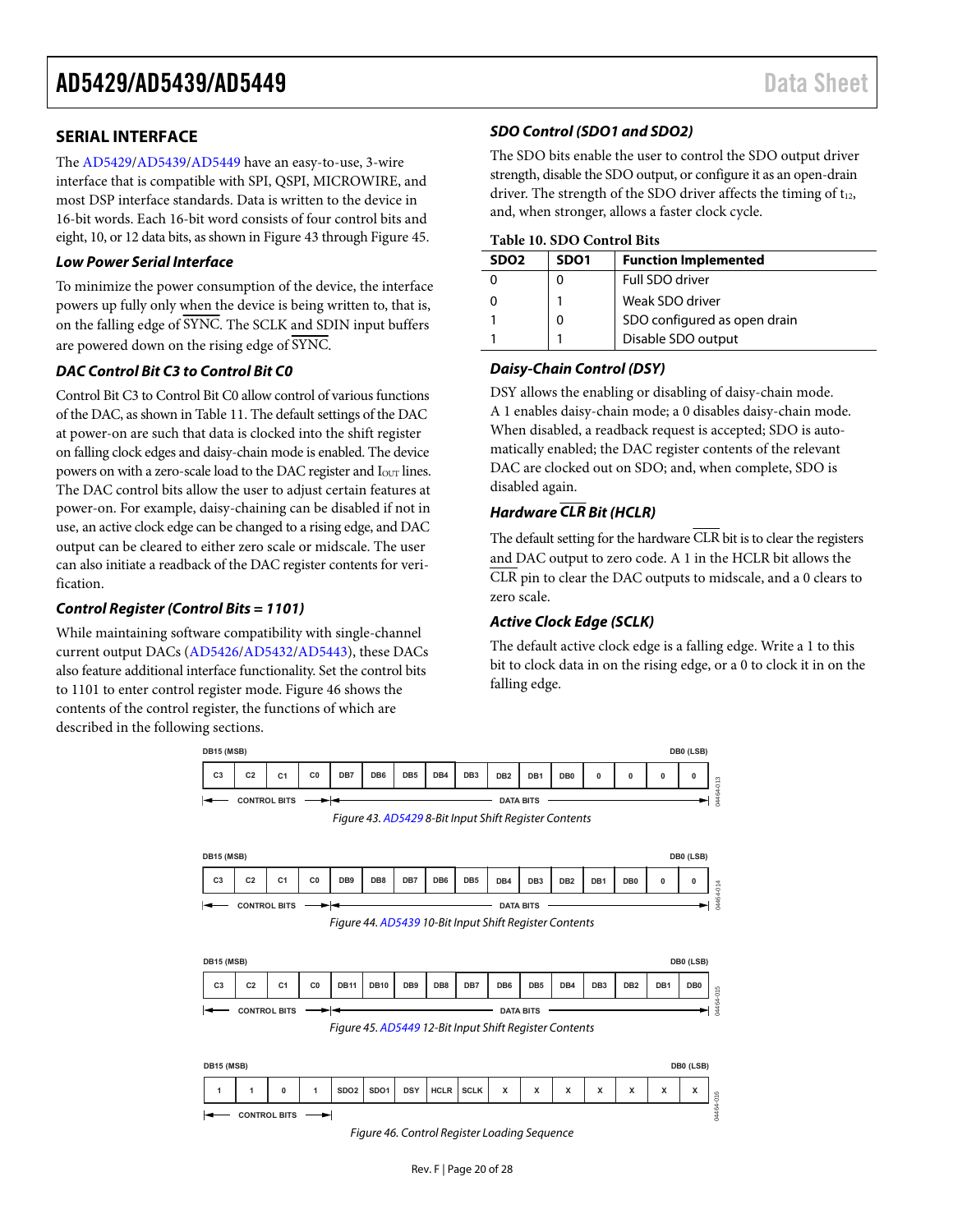### *SYNC Function*

SYNC is an edge-triggered input that acts as a frame synchronization signal and chip enable. Data can be transferred into the device only while  $\overline{\text{SYNC}}$  is low. To start the serial data transfer, SYNC should be taken low, observing the minimum SYNC falling edge to SCLK falling edge setup time, t<sub>4</sub>.

### *Daisy-Chain Mode*

Daisy-chain mode is the default power-on mode. To disable the daisy-chain function, write 1001 to the control word. In daisychain mode, the internal gating on SCLK is disabled. SCLK is continuously applied to the input shift register when SYNC is low. If more than 16 clock pulses are applied, the data ripples out of the shift register and appears on the SDO line. This data is clocked out on the rising edge of SCLK (this is the default; use the control word to change the active edge) and is valid for the next device on the falling edge of SCLK (default). By connecting this line to the SDIN input on the next device in the chain, a multidevice interface is constructed. For each device in the system, 16 clock pulses are required. Therefore, the total number of clock cycles must equal 16*n,* where *n* is the total number of devices in the chain. See [Figure 4.](#page-5-2)

When the serial transfer to all devices is complete, SYNC should be taken high. This prevents additional data from being clocked into the input shift register. A burst clock containing the exact number of clock cycles can be used, after which SYNC can be taken high. After the rising edge of SYNC, data is automatically transferred from the input shift register of each device to the addressed DAC.

When control bits = 0000, the device is in no operation mode. This may be useful in daisy-chain applications in which the user does not want to change the settings of a particular DAC in the chain. Write 0000 to the control bits for that DAC; subsequent data bits are ignored.

### *Standalone Mode*

After power-on, write 1001 to the control word to disable daisychain mode. The first falling edge of SYNC resets the serial clock counter to ensure that the correct number of bits are shifted in and out of the serial shift registers. A SYNC edge during the 16-bit write cycle causes the device to abort the current write cycle.

After the falling edge of the 16th SCLK pulse, data is automatically transferred from the input shift register to the DAC. For another serial transfer to take place, the counter must be reset by the falling edge of SYNC.

### *LDAC Function*

The  $\overline{\text{LDAC}}$  function allows asynchronous and synchronous updates to the DAC output. The DAC is asynchronously updated when this signal goes low. Alternatively, if this line is held permanently low, an automatic or synchronous update mode is selected, whereby the DAC is updated on the 16th clock falling edge when the device is in standalone mode, or on the rising edge of SYNC when the device is in daisy-chain mode.

### *Software LDAC Function*

Load-and-update mode can also serve as a software update function, irrespective of the voltage level on the LDAC pin.

| C <sub>3</sub> | C <sub>2</sub> | C <sub>1</sub> | C <sub>0</sub> | <b>DAC</b>   | <b>Function Implemented</b>                 |  |  |  |
|----------------|----------------|----------------|----------------|--------------|---------------------------------------------|--|--|--|
| 0              | $\Omega$       | 0              | $\Omega$       | A and B      | No operation (power-on default)             |  |  |  |
| 0              | 0              | 0              |                | A            | Load and update                             |  |  |  |
| 0              | 0              |                | 0              | A            | Initiate readback                           |  |  |  |
| $\mathbf 0$    | 0              |                |                | A            | Load input register                         |  |  |  |
| 0              |                |                | 0              | B            | Load and update                             |  |  |  |
| 0              |                |                |                | B            | Initiate readback                           |  |  |  |
| 0              |                |                | 0              | <sub>B</sub> | Load input register                         |  |  |  |
| 0              |                |                |                | A and B      | Update DAC outputs                          |  |  |  |
|                | 0              |                | $\mathbf 0$    | A and B      | Load input registers                        |  |  |  |
|                | 0              | 0              |                | N/A          | Disable daisy-chain                         |  |  |  |
|                | 0              |                | $\mathbf 0$    | N/A          | Clock data to shift register on rising edge |  |  |  |
|                | 0              |                |                | N/A          | Clear DAC output to zero scale              |  |  |  |
|                |                |                | 0              | N/A          | Clear DAC output to midscale                |  |  |  |
|                |                |                |                | N/A          | Control word                                |  |  |  |
|                |                |                | 0              | N/A          | Reserved                                    |  |  |  |
|                |                |                |                | N/A          | No operation                                |  |  |  |

### <span id="page-20-0"></span>**Table 11. DAC Control Bits**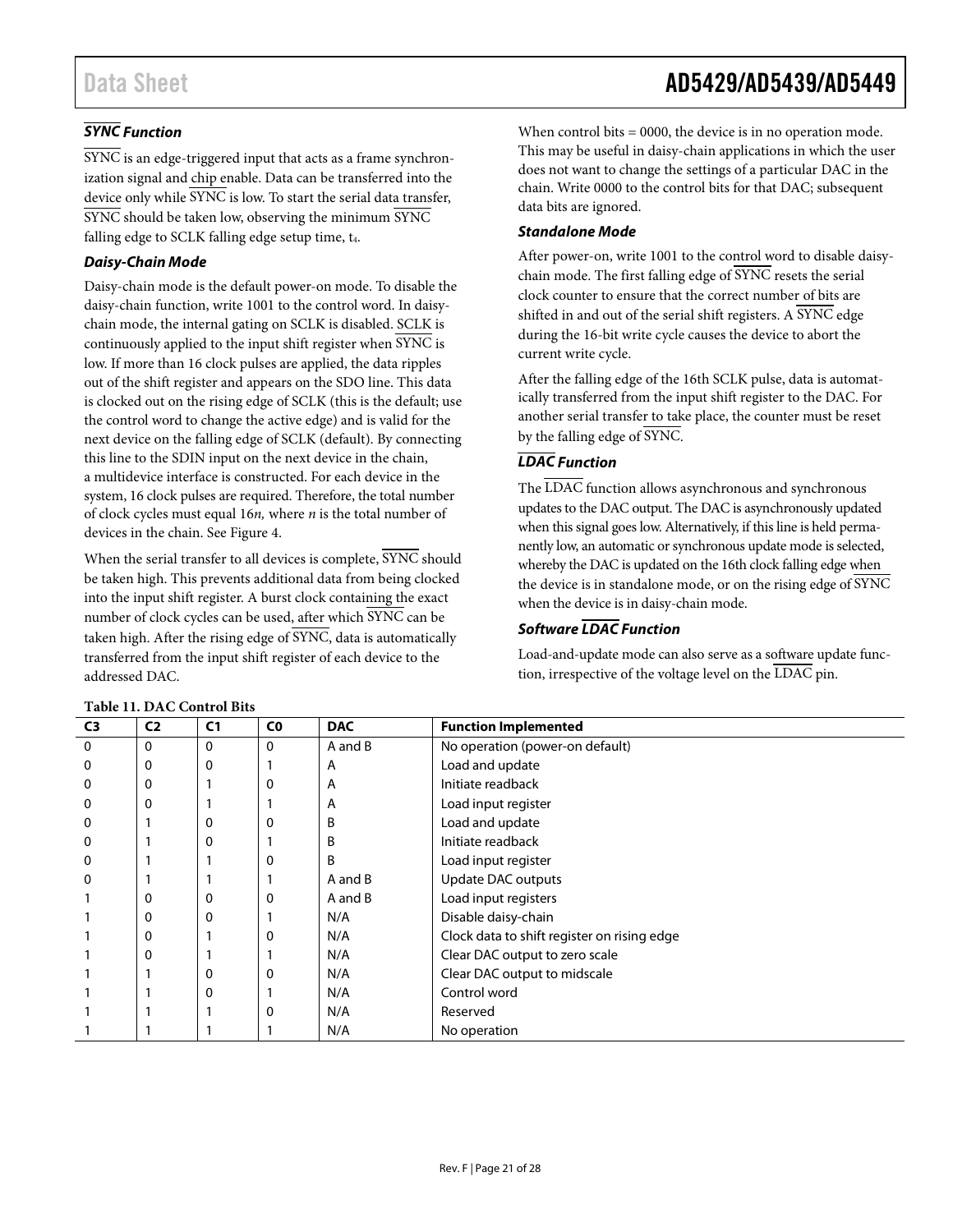### <span id="page-21-0"></span>**MICROPROCESSOR INTERFACING**

Microprocessor interfacing to the [AD5429/](http://www.analog.com/AD5429?doc=AD5429_5439_5449.pdf)[AD5439/](http://www.analog.com/AD5439?doc=AD5429_5439_5449.pdf)[AD5449](http://www.analog.com/AD5449?doc=AD5429_5439_5449.pdf) DACs is through a serial bus that uses standard protocol and is compatible with microcontrollers and DSP processors. The communication channel is a 3-wire interface consisting of a clock signal, a data signal, and a synchronization signal. The [AD5429/](http://www.analog.com/AD5429?doc=AD5429_5439_5449.pdf)[AD5439/](http://www.analog.com/AD5439?doc=AD5429_5439_5449.pdf)[AD5449 r](http://www.analog.com/AD5449?doc=AD5429_5439_5449.pdf)equire a 16-bit word, with the default being data valid on the falling edge of SCLK; however, this is changeable using the control bits in the data-word.

#### **[ADSP-2191M and Family-](http://www.analog.com/adsp-21xx-processors?doc=AD5429_5439_5449.pdf)to[-AD5429/](http://www.analog.com/AD5429?doc=AD5429_5439_5449.pdf)[AD5439](http://www.analog.com/AD5439?doc=AD5429_5439_5449.pdf)[/AD5449](http://www.analog.com/AD5449?doc=AD5429_5439_5449.pdf) Interface**

Th[e ADSP-2191M family o](http://www.analog.com/adsp-21xx-processors?doc=AD5429_5439_5449.pdf)f DSPs is easily interfaced to an [AD5429](http://www.analog.com/AD5429?doc=AD5429_5439_5449.pdf)[/AD5439/](http://www.analog.com/AD5439?doc=AD5429_5439_5449.pdf)[AD5449](http://www.analog.com/AD5449?doc=AD5429_5439_5449.pdf) DAC without the need for extra glue logic[. Figure 47 i](#page-21-1)s an example of a serial peripheral interface (SPI) between the DAC and th[e ADSP-2191M](http://www.analog.com/ADSP-2191M?doc=AD5429_5439_5449.pdf). The MOSI (master output, slave input) pin of the DSP drives the serial data line, SDIN. SYNC is driven from a port line, in this case SPIxSEL.



<span id="page-21-1"></span>Figure 47[. ADSP-2191M S](http://www.analog.com/ADSP-2191M?doc=AD5429_5439_5449.pdf)PI-to[-AD5429](http://www.analog.com/AD5429?doc=AD5429_5439_5449.pdf)[/AD5439](http://www.analog.com/AD5439?doc=AD5429_5439_5449.pdf)[/AD5449 I](http://www.analog.com/AD5449?doc=AD5429_5439_5449.pdf)nterface

Th[e ADSP-2191M](http://www.analog.com/ADSP-2191M?doc=AD5429_5439_5449.pdf) processor incorporates channel synchronous serial ports (SPORT). A serial interface between the DAC and DSP SPORT is shown in [Figure 48.](#page-21-2) In this interface example, SPORT0 is used to transfer data to the DAC shift register. Transmission is initiated by writing a word to the Tx register after SPORT has been enabled. In a write sequence, data is clocked out on each rising edge of the DSP serial clock and clocked into the DAC input shift register on the falling edge of its SCLK. Updating of the DAC output takes place on the rising edge of the SYNC signal.



<span id="page-21-2"></span>**<sup>\*</sup>ADDITIONAL PINS OMITTED FOR CLARITY.**

Figure 48[. ADSP-2191M S](http://www.analog.com/ADSP-2191M?doc=AD5429_5439_5449.pdf)PORT-to[-AD5429/](http://www.analog.com/AD5429?doc=AD5429_5439_5449.pdf)[AD5439](http://www.analog.com/AD5439?doc=AD5429_5439_5449.pdf)[/AD5449 I](http://www.analog.com/AD5449?doc=AD5429_5439_5449.pdf)nterface

Communication between two devices at a given clock speed is possible when the following specifications are compatible: frame SYNC delay and frame SYNC setup-and-hold, data delay and data setup-and-hold, and SCLK width. The DAC interface expects a  $t_4$  ( $\overline{\text{SYNC}}$  falling edge to SCLK falling edge setup time) of 13 ns minimum.

See the [ADSP-2191M](http://www.analog.com/ADSP-2191M?doc=AD5429_5439_5449.pdf) user manual a[t www.analog.com f](http://www.analog.com/)or details on clock and frame SYNC frequencies for the SPORT register[. Table 12 s](#page-21-3)hows the setup for the SPORT control register.

#### <span id="page-21-3"></span>**Table 12. SPORT Control Register Setup**

| <b>Name</b>   | <b>Setting</b> | <b>Description</b>      |
|---------------|----------------|-------------------------|
| <b>TFSW</b>   |                | Alternate framing       |
| <b>INVTFS</b> |                | Active low frame signal |
| <b>DTYPE</b>  | 00             | Right-justify data      |
| <b>ISCLK</b>  |                | Internal serial clock   |
| <b>TFSR</b>   |                | Frame every word        |
| <b>ITES</b>   |                | Internal framing signal |
| <b>SI FN</b>  | 1111           | 16-bit data-word        |

### **[ADSP-BF534-](http://www.analog.com/ADSP-BF534?doc=AD5429_5439_5449.pdf)to[-AD5429](http://www.analog.com/AD5429?doc=AD5429_5439_5449.pdf)[/AD5439](http://www.analog.com/AD5439?doc=AD5429_5439_5449.pdf)[/AD5449 I](http://www.analog.com/AD5449?doc=AD5429_5439_5449.pdf)nterface**

Th[e ADSP-BF534 f](http://www.analog.com/ADSP-BF534?doc=AD5429_5439_5449.pdf)amily of processors has an SPI-compatible port that enables the processor to communicate with SPI-compatible devices. A serial interface between the BlackFin**®** processor and the [AD5429](http://www.analog.com/AD5429?doc=AD5429_5439_5449.pdf)[/AD5439/](http://www.analog.com/AD5439?doc=AD5429_5439_5449.pdf)[AD5449 D](http://www.analog.com/AD5449?doc=AD5429_5439_5449.pdf)AC is shown i[n Figure 49.](#page-21-4) In this configuration, data is transferred through the MOSI pin. SYNC is driven by the SPIxSEL pin, which is a reconfigured programmable flag pin.



Figure 49[. ADSP-BF534-t](http://www.analog.com/ADSP-BF534?doc=AD5429_5439_5449.pdf)o[-AD5429/](http://www.analog.com/AD5429?doc=AD5429_5439_5449.pdf)[AD5439/](http://www.analog.com/AD5439?doc=AD5429_5439_5449.pdf)[AD5449 I](http://www.analog.com/AD5449?doc=AD5429_5439_5449.pdf)nterface

<span id="page-21-4"></span>A serial interface between the DAC and the DSP SPORT is shown in [Figure 50.](#page-21-5) When SPORT is enabled, initiate transmission by writing a word to the Tx register. The data is clocked out on each rising edge of the DSP serial clock and clocked into the DAC input shift register on the falling edge of its SCLK. The DAC output is updated by using the transmit frame synchronization (TFS) line to provide a SYNC signal.



<span id="page-21-5"></span>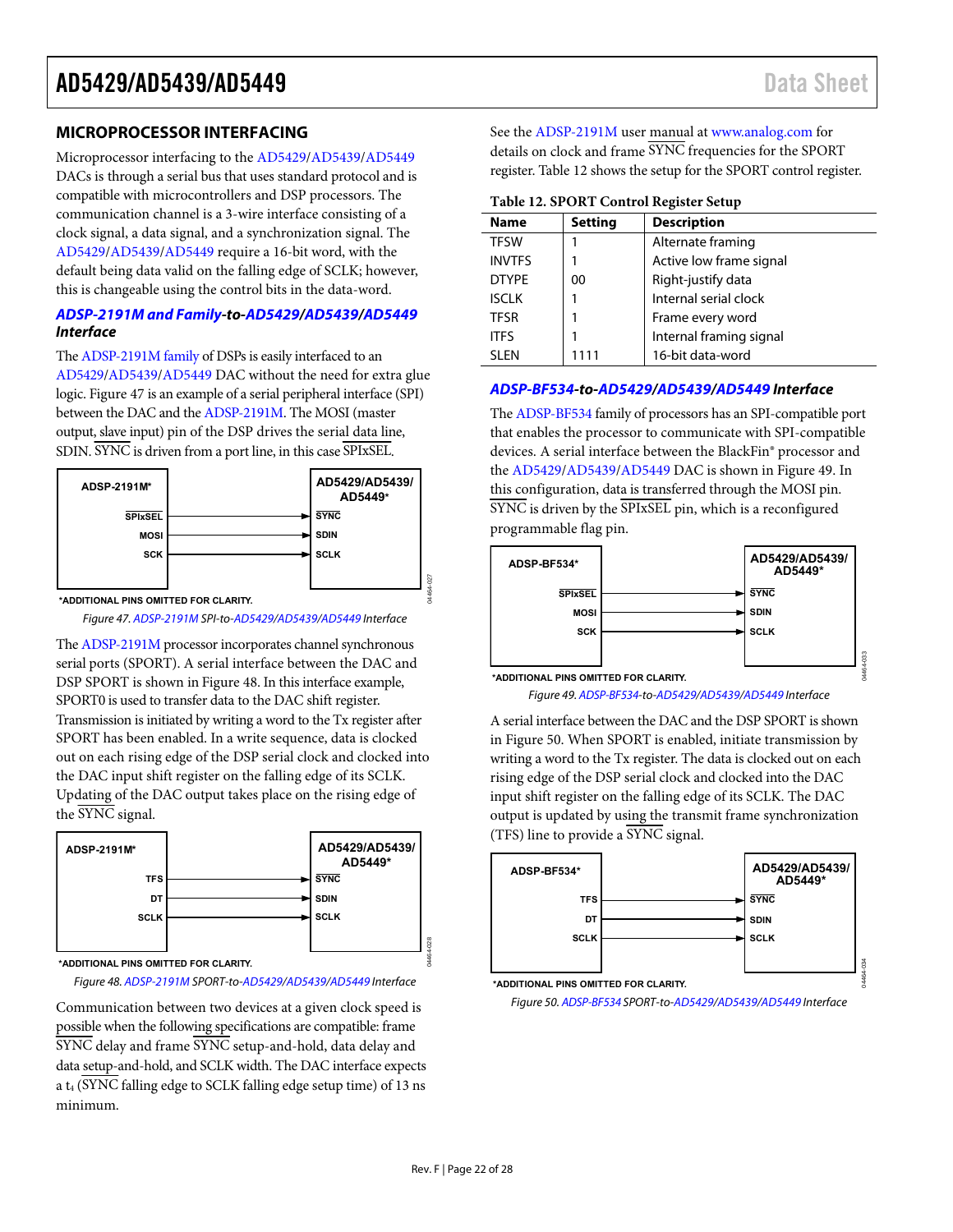### Data Sheet **AD5429/AD5439/AD5449**

#### **80C51/80L51-to[-AD5429](http://www.analog.com/AD5429?doc=AD5429_5439_5449.pdf)[/AD5439/](http://www.analog.com/AD5439?doc=AD5429_5439_5449.pdf)[AD5449 I](http://www.analog.com/AD5449?doc=AD5429_5439_5449.pdf)nterface**

A serial interface between the DAC and the 80C51/80L51 is shown in [Figure 51.](#page-22-0) TxD of the 80C51/80L51 drives SCLK of the DAC serial interface, and RxD drives the serial data line, SDIN. P1.1 is a bit-programmable pin on the serial port and is used to drive SYNC. When data is to be transmitted to the switch, P1.1 is taken low. The 80C51/80L51 transmit data in 8-bit bytes only; therefore, only eight falling clock edges occur in the transmit cycle.

To load data correctly to the DAC, P1.1 is left low after the first eight bits are transmitted, and then a second write cycle is initiated to transmit the second byte of data. Data on RxD is clocked out of the microcontroller on the rising edge of TxD and is valid on the falling edge of TxD. As a result, no glue logic is required between the DAC and microcontroller interface. P1.1 is taken high following the completion of this cycle. The 80C51/80L51 provide the LSB of the SBUF register as the first bit in the data stream. The DAC input register requires its data with the MSB as the first bit received. The transmit routine should take this requirement into account.



<span id="page-22-0"></span>Figure 51. 80C51/80L51-to[-AD5429/](http://www.analog.com/AD5429?doc=AD5429_5439_5449.pdf)[AD5439/](http://www.analog.com/AD5439?doc=AD5429_5439_5449.pdf)[AD5449 I](http://www.analog.com/AD5449?doc=AD5429_5439_5449.pdf)nterface

### **MC68HC11-to[-AD5429/](http://www.analog.com/AD5429?doc=AD5429_5439_5449.pdf)[AD5439](http://www.analog.com/AD5439?doc=AD5429_5439_5449.pdf)[/AD5449 I](http://www.analog.com/AD5449?doc=AD5429_5439_5449.pdf)nterface**

[Figure 52 i](#page-22-1)s an example of a serial interface between the DAC and the MC68HC11 microcontroller. The SPI on the MC68HC11 is configured for master mode (MSTR) = 1, clock polarity bit  $(CPOL) = 0$ , and clock phase bit  $(CPHA) = 1$ . The SPI is configured by writing to the SPI control register (SPCR); see the MC68HC11 user manual. The SCK of the MC68HC11 drives the SCLK of the DAC interface; the MOSI output drives the serial data line (SDIN) of the [AD5429](http://www.analog.com/AD5429?doc=AD5429_5439_5449.pdf)[/AD5439/](http://www.analog.com/AD5439?doc=AD5429_5439_5449.pdf)[AD5449.](http://www.analog.com/AD5449?doc=AD5429_5439_5449.pdf) 



<span id="page-22-1"></span>Figure 52. MCH68HC11/68L11-to[-AD5429](http://www.analog.com/AD5429?doc=AD5429_5439_5449.pdf)[/AD5439](http://www.analog.com/AD5439?doc=AD5429_5439_5449.pdf)[/AD5449 I](http://www.analog.com/AD5449?doc=AD5429_5439_5449.pdf)nterface

The SYNC signal is derived from a port line (PC7). When data is being transmitted to th[e AD5429](http://www.analog.com/AD5429?doc=AD5429_5439_5449.pdf)[/AD5439/](http://www.analog.com/AD5439?doc=AD5429_5439_5449.pdf)[AD5449,](http://www.analog.com/AD5449?doc=AD5429_5439_5449.pdf) the SYNC line is taken low (PC7). Data appearing on the MOSI output is

valid on the falling edge of SCK. Serial data from the 68HC11 is transmitted in 8-bit bytes with only eight falling clock edges occurring in the transmit cycle. Data is transmitted MSB first.

To load data to the DAC, leave PC7 low after the first eight bits are transferred and perform a second serial write operation to the DAC. PC7 is taken high at the end of this procedure.

If the user wants to verify the data previously written to the input shift register, the SDO line can be connected to MISO of the MC68HC11, and, with SYNC low, the shift register clocks data out on the rising edges of SCLK.

#### **MICROWIRE-to[-AD5429](http://www.analog.com/AD5429?doc=AD5429_5439_5449.pdf)[/AD5439](http://www.analog.com/AD5439?doc=AD5429_5439_5449.pdf)[/AD5449 I](http://www.analog.com/AD5449?doc=AD5429_5439_5449.pdf)nterface**

[Figure 53 s](#page-22-2)hows an interface between the DAC and any MICROWIRE-compatible device. Serial data is shifted out on the falling edge of the serial clock, SK, and is clocked into the DAC input shift register on the rising edge of SK, which corresponds to the falling edge of the DAC SCLK.



04464-031

04464-032

#### **PIC16C6x/7x-to[-AD5429](http://www.analog.com/AD5429?doc=AD5429_5439_5449.pdf)[/AD5439](http://www.analog.com/AD5439?doc=AD5429_5439_5449.pdf)[/AD5449 I](http://www.analog.com/AD5449?doc=AD5429_5439_5449.pdf)nterface**

The PIC16C6x/7x synchronous serial port (SSP) is configured as an SPI master with the clock polarity bit  $(CKP) = 0$ . This is done by writing to the synchronous serial port control register (SSPCON). See the PIC16/17 microcontroller user manual for more information. In this example, the I/O port, RA1, is used to provide a SYNC signal and enable the serial port of the DAC. This microcontroller transfers only eight bits of data during each serial transfer operation; therefore, two consecutive write operations are required[. Figure 54](#page-22-3) shows the connection diagram.



<span id="page-22-3"></span>Figure 54. PIC16C6x/7x-to[-AD5429/](http://www.analog.com/AD5429?doc=AD5429_5439_5449.pdf)[AD5439/](http://www.analog.com/AD5439?doc=AD5429_5439_5449.pdf)[AD5449 I](http://www.analog.com/AD5449?doc=AD5429_5439_5449.pdf)nterface

04464-030

<span id="page-22-2"></span>Figure 53. MICROWIRE-to[-AD5429/](http://www.analog.com/AD5429?doc=AD5429_5439_5449.pdf)[AD5439/](http://www.analog.com/AD5439?doc=AD5429_5439_5449.pdf)[AD5449 I](http://www.analog.com/AD5449?doc=AD5429_5439_5449.pdf)nterface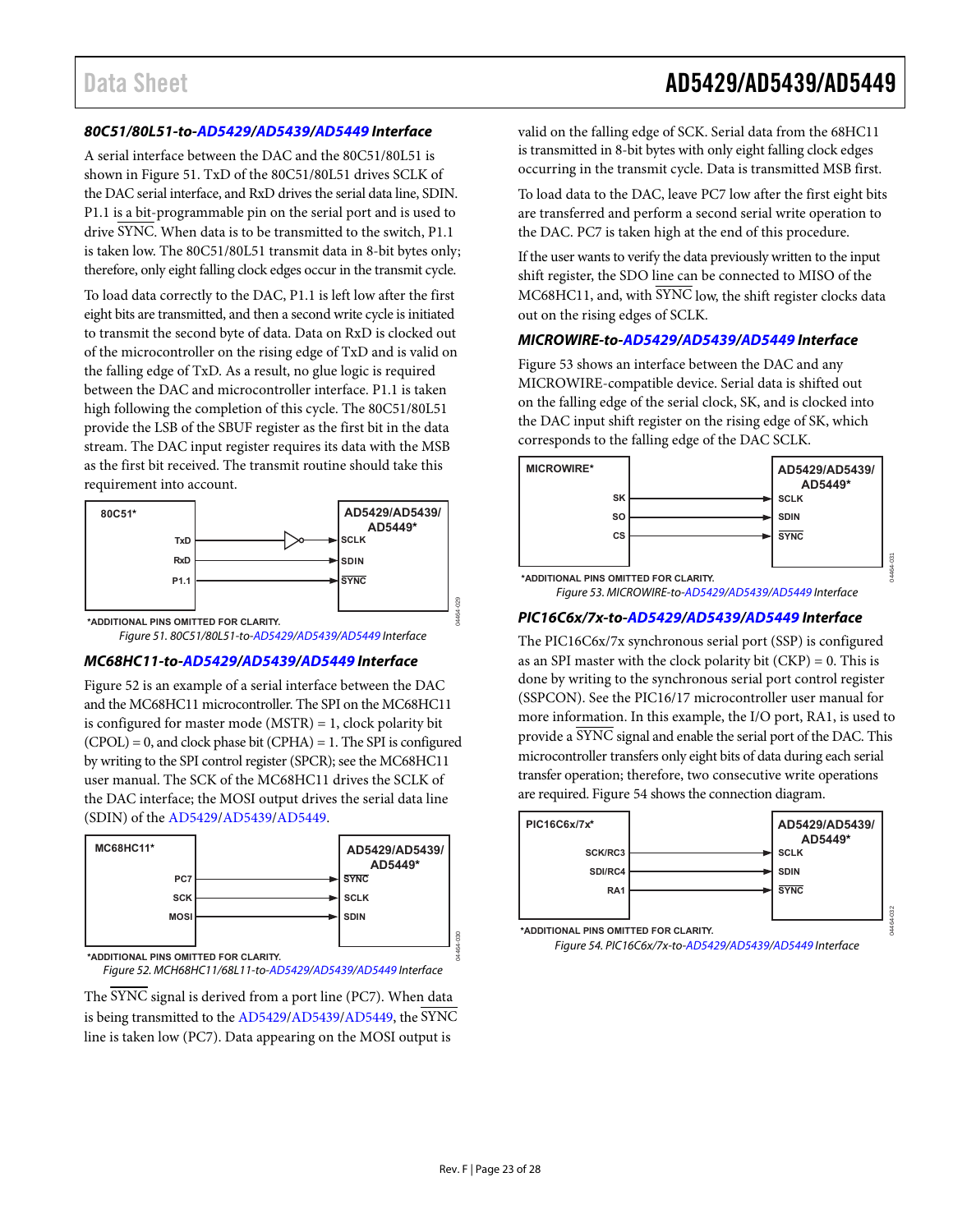### <span id="page-23-0"></span>**PCB LAYOUT AND POWER SUPPLY DECOUPLING**

In any circuit where accuracy is important, careful consideration of the power supply and ground return layout helps to ensure the rated performance. The printed circuit board on which th[e AD5429/](http://www.analog.com/AD5429?doc=AD5429_5439_5449.pdf)[AD5439/](http://www.analog.com/AD5439?doc=AD5429_5439_5449.pdf)[AD5449](http://www.analog.com/AD5449?doc=AD5429_5439_5449.pdf) is mounted should be designed so that the analog and digital sections are separate and confined to certain areas of the board. If the DAC is in a system where multiple devices require an AGND-to-DGND connection, the connection should be made at one point only. The star ground point should be established as close as possible to the device.

<span id="page-23-1"></span>The DAC should have ample supply bypassing of 10  $\mu$ F in parallel with 0.1 µF on the supply, located as close as possible to the package, ideally right up against the device. The 0.1 µF capacitor should have low effective series resistance (ESR) and low effective series inductance (ESI), such as the common ceramic types of capacitors that provide a low impedance path to ground at high frequencies, to handle transient currents due to internal logic switching. Low ESR,  $1 \mu$ F to  $10 \mu$ F tantalum or electrolytic capacitors should also be applied at the supplies to minimize transient disturbance and filter out low frequency ripple.

Components, such as clocks, that produce fast-switching signals, should be shielded with digital ground to avoid radiating noise to other parts of the board, and they should never be run near the reference inputs.

Avoid crossover of digital and analog signals. Traces on opposite sides of the board should run at right angles to each other. This layout reduces the effects of feedthrough on the board. A microstrip technique is by far the best method, but its use is not always possible with a double-sided board. In this technique, the component side of the board is dedicated to the ground plane, and signal traces are placed on the soldered side.

It is good practice to use compact, minimum lead-length PCB layout design. Leads to the input should be as short as possible to minimize IR drops and stray inductance.

The PCB metal traces between V<sub>REFX</sub> and R<sub>FBX</sub> should also be matched to minimize gain error. To maximize high frequency performance, the I-to-V amplifier should be located as close as possible to the device.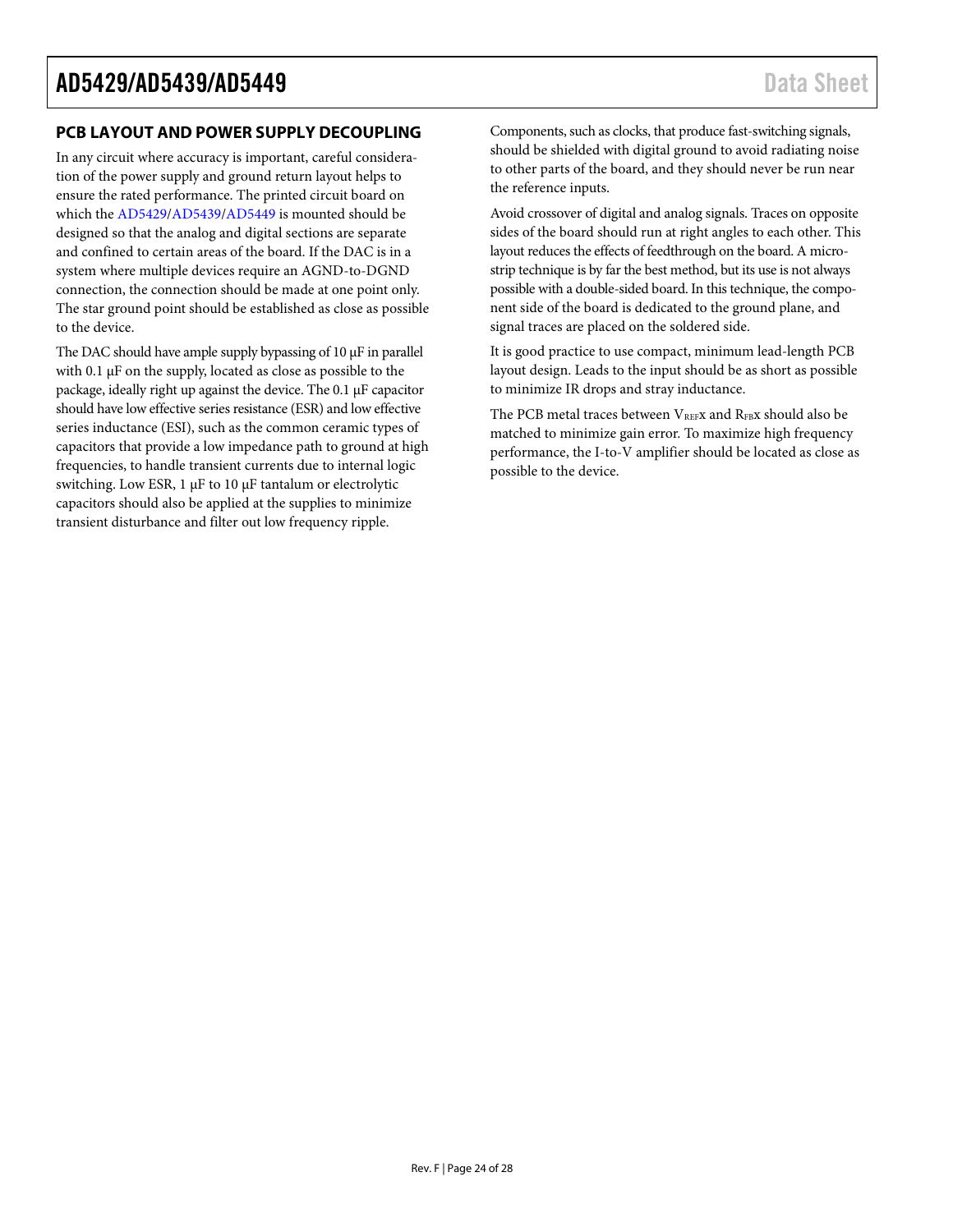## OVERVIEW OF MULTIPLYING DAC DEVICES

| anıe |  |
|------|--|
|------|--|

| Part No. | <b>Resolution</b> | <b>No. DACs</b> | INL (LSB)  | <b>Interface</b> | Package <sup>1</sup> | <b>Features</b>                              |
|----------|-------------------|-----------------|------------|------------------|----------------------|----------------------------------------------|
| AD5424   | 8                 | 1               | ±0.25      | Parallel         | RU-16, CP-20         | 10 MHz BW, 17 ns CS pulse width              |
| AD5426   | 8                 | 1               | $\pm 0.25$ | Serial           | <b>RM-10</b>         | 10 MHz BW, 50 MHz serial                     |
| AD5428   | 8                 | 2               | ±0.25      | Parallel         | <b>RU-20</b>         | 10 MHz BW, 17 ns $\overline{CS}$ pulse width |
| AD5429   | 8                 | $\mathbf 2$     | $\pm 0.25$ | Serial           | <b>RU-10</b>         | 10 MHz BW, 50 MHz serial                     |
| AD5450   | 8                 | 1               | $\pm 0.25$ | Serial           | $UJ-8$               | 10 MHz BW, 50 MHz serial                     |
| AD5432   | 10                | 1               | ±0.5       | Serial           | <b>RM-10</b>         | 10 MHz BW, 50 MHz serial                     |
| AD5433   | 10                | 1               | ±0.5       | Parallel         | RU-20, CP-20         | 10 MHz BW, 17 ns CS pulse width              |
| AD5439   | 10                | 2               | ±0.5       | Serial           | <b>RU-16</b>         | 10 MHz BW, 50 MHz serial                     |
| AD5440   | 10                | $\overline{2}$  | ±0.5       | Parallel         | <b>RU-24</b>         | 10 MHz BW, 17 ns CS pulse width              |
| AD5451   | 10                | 1               | $\pm 0.25$ | Serial           | $UJ-8$               | 10 MHz BW, 50 MHz serial                     |
| AD5443   | 12                | 1               | ±1         | Serial           | <b>RM-10</b>         | 10 MHz BW, 50 MHz serial                     |
| AD5444   | 12                | 1               | ±0.5       | Serial           | RM-8                 | 10 MHz BW, 50 MHz serial                     |
| AD5415   | 12                | 2               | ±1         | Serial           | <b>RU-24</b>         | 10 MHz BW, 50 MHz serial                     |
| AD5405   | 12                | $\overline{2}$  | ±1         | Parallel         | $CP-40$              | 10 MHz BW, 17 ns CS pulse width              |
| AD5445   | 12                | 2               | ±1         | Parallel         | RU-20, CP-20         | 10 MHz BW, 17 ns CS pulse width              |
| AD5447   | 12                | $\overline{2}$  | ±1         | Parallel         | <b>RU-24</b>         | 10 MHz BW, 17 ns CS pulse width              |
| AD5449   | 12                | 2               | ±1         | Serial           | <b>RU-16</b>         | 10 MHz BW, 50 MHz serial                     |
| AD5452   | 12                | 1               | ±0.5       | Serial           | UJ-8, RM-8           | 10 MHz BW, 50 MHz serial                     |
| AD5446   | 14                |                 | ±1         | Serial           | RM-8                 | 10 MHz BW, 50 MHz serial                     |
| AD5453   | 14                | 1               | ±2         | Serial           | UJ-8, RM-8           | 10 MHz BW, 50 MHz serial                     |
| AD5553   | 14                |                 | ±1         | Serial           | RM-8                 | 4 MHz BW, 50 MHz serial clock                |
| AD5556   | 14                | 1               | ±1         | Parallel         | <b>RU-28</b>         | 4 MHz BW, 20 ns WR pulse width               |
| AD5555   | 14                | 2               | ±1         | Serial           | RM-8                 | 4 MHz BW, 50 MHz serial clock                |
| AD5557   | 14                | 2               | ±1         | Parallel         | <b>RU-38</b>         | 4 MHz BW, 20 ns WR pulse width               |
| AD5543   | 16                | 1               | ±2         | Serial           | RM-8                 | 4 MHz BW, 50 MHz serial clock                |
| AD5546   | 16                | 1               | ±2         | Parallel         | <b>RU-28</b>         | 4 MHz BW, 20 ns WR pulse width               |
| AD5545   | 16                | 2               | ±2         | Serial           | <b>RU-16</b>         | 4 MHz BW, 50 MHz serial clock                |
| AD5547   | 16                | 2               | ±2         | Parallel         | <b>RU-38</b>         | 4 MHz BW, 20 ns WR pulse width               |

 $1 RU = TSSOP$ ,  $CP = LFCSP$ ,  $RM = MSOP$ ,  $UJ = TSOT$ .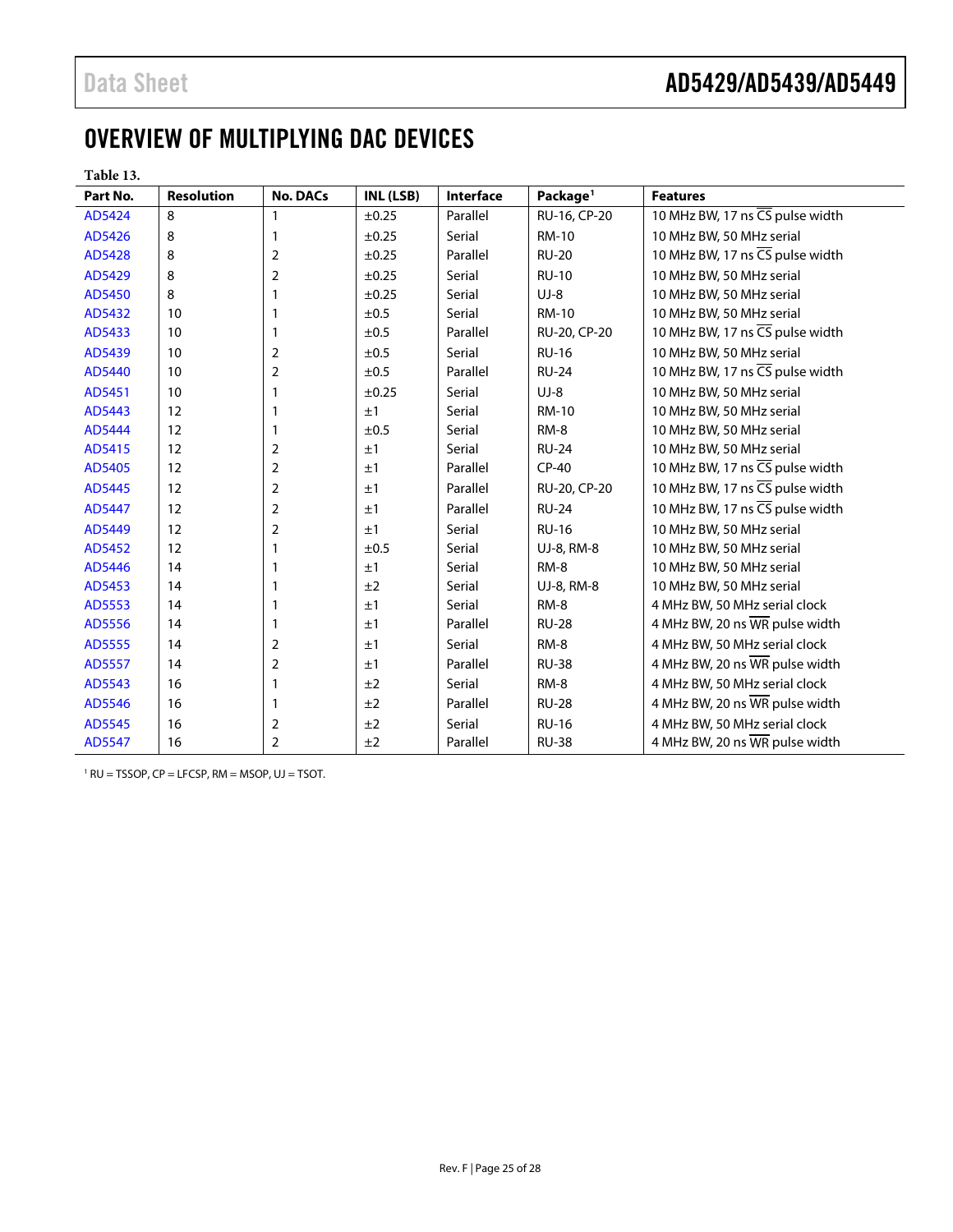## <span id="page-25-0"></span>OUTLINE DIMENSIONS



*Figure 55. 16-Lead Thin Shrink Small Outline Package [TSSOP] (RU-16) Dimensions shown in millimeters*

### <span id="page-25-1"></span>**ORDERING GUIDE**

| Model <sup>1</sup> | <b>Resolution</b> | INL (LSB) | <b>Temperature Range</b>            | <b>Package Description</b> | <b>Package Option</b> |
|--------------------|-------------------|-----------|-------------------------------------|----------------------------|-----------------------|
| AD5429YRU-REEL7    | 8                 | $\pm 0.5$ | $-40^{\circ}$ C to $+125^{\circ}$ C | 16-Lead TSSOP              | <b>RU-16</b>          |
| AD5429YRUZ         | 8                 | $\pm 0.5$ | $-40^{\circ}$ C to $+125^{\circ}$ C | 16-Lead TSSOP              | <b>RU-16</b>          |
| AD5429YRUZ-REEL7   | 8                 | ±0.5      | $-40^{\circ}$ C to $+125^{\circ}$ C | 16-Lead TSSOP              | <b>RU-16</b>          |
| AD5439YRU-REEL     | 10                | $\pm 0.5$ | $-40^{\circ}$ C to $+125^{\circ}$ C | 16-Lead TSSOP              | <b>RU-16</b>          |
| AD5439YRU-REEL7    | 10                | $\pm 0.5$ | $-40^{\circ}$ C to $+125^{\circ}$ C | 16-Lead TSSOP              | <b>RU-16</b>          |
| AD5439YRUZ         | 10                | $\pm 0.5$ | $-40^{\circ}$ C to $+125^{\circ}$ C | 16-Lead TSSOP              | <b>RU-16</b>          |
| AD5439YRUZ-REEL7   | 10                | $\pm 0.5$ | $-40^{\circ}$ C to $+125^{\circ}$ C | 16-Lead TSSOP              | <b>RU-16</b>          |
| AD5449YRU          | 12                | ±1        | $-40^{\circ}$ C to $+125^{\circ}$ C | 16-Lead TSSOP              | <b>RU-16</b>          |
| AD5449YRU-REEL     | 12                | ±1        | $-40^{\circ}$ C to $+125^{\circ}$ C | 16-Lead TSSOP              | <b>RU-16</b>          |
| AD5449YRU-REEL7    | 12                | ±1        | $-40^{\circ}$ C to $+125^{\circ}$ C | 16-Lead TSSOP              | <b>RU-16</b>          |
| AD5449YRUZ         | 12                | ±1        | $-40^{\circ}$ C to $+125^{\circ}$ C | 16-Lead TSSOP              | <b>RU-16</b>          |
| AD5449YRUZ-REEL    | 12                | ±1        | $-40^{\circ}$ C to $+125^{\circ}$ C | 16-Lead TSSOP              | <b>RU-16</b>          |
| AD5449YRUZ-REEL7   | 12                | ±1        | $-40^{\circ}$ C to $+125^{\circ}$ C | 16-Lead TSSOP              | <b>RU-16</b>          |
| EV-AD5415/49SDZ    |                   |           |                                     | <b>Evaluation Board</b>    |                       |

<sup>1</sup> Z = RoHS Compliant Part.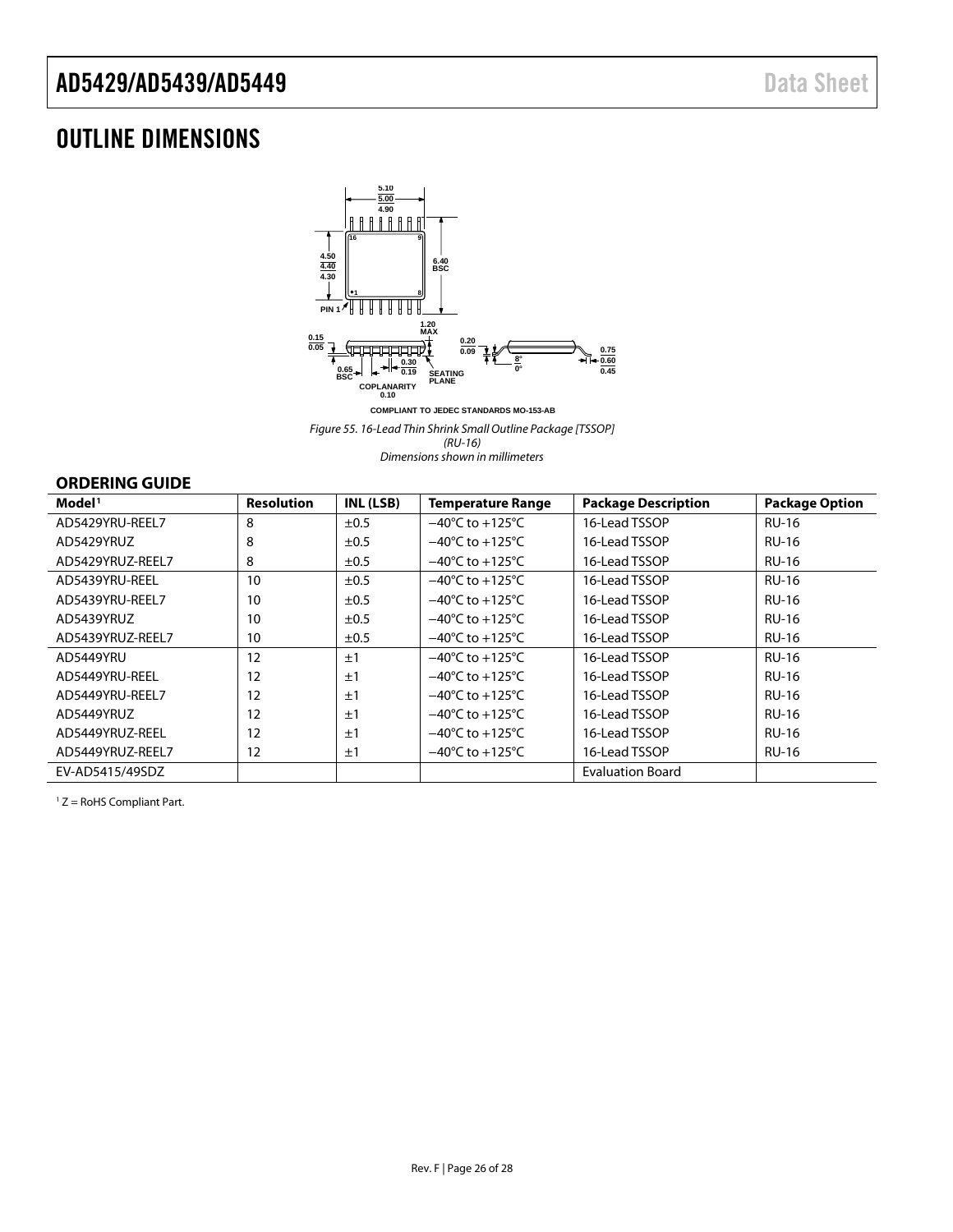### <span id="page-26-0"></span>**NOTES**